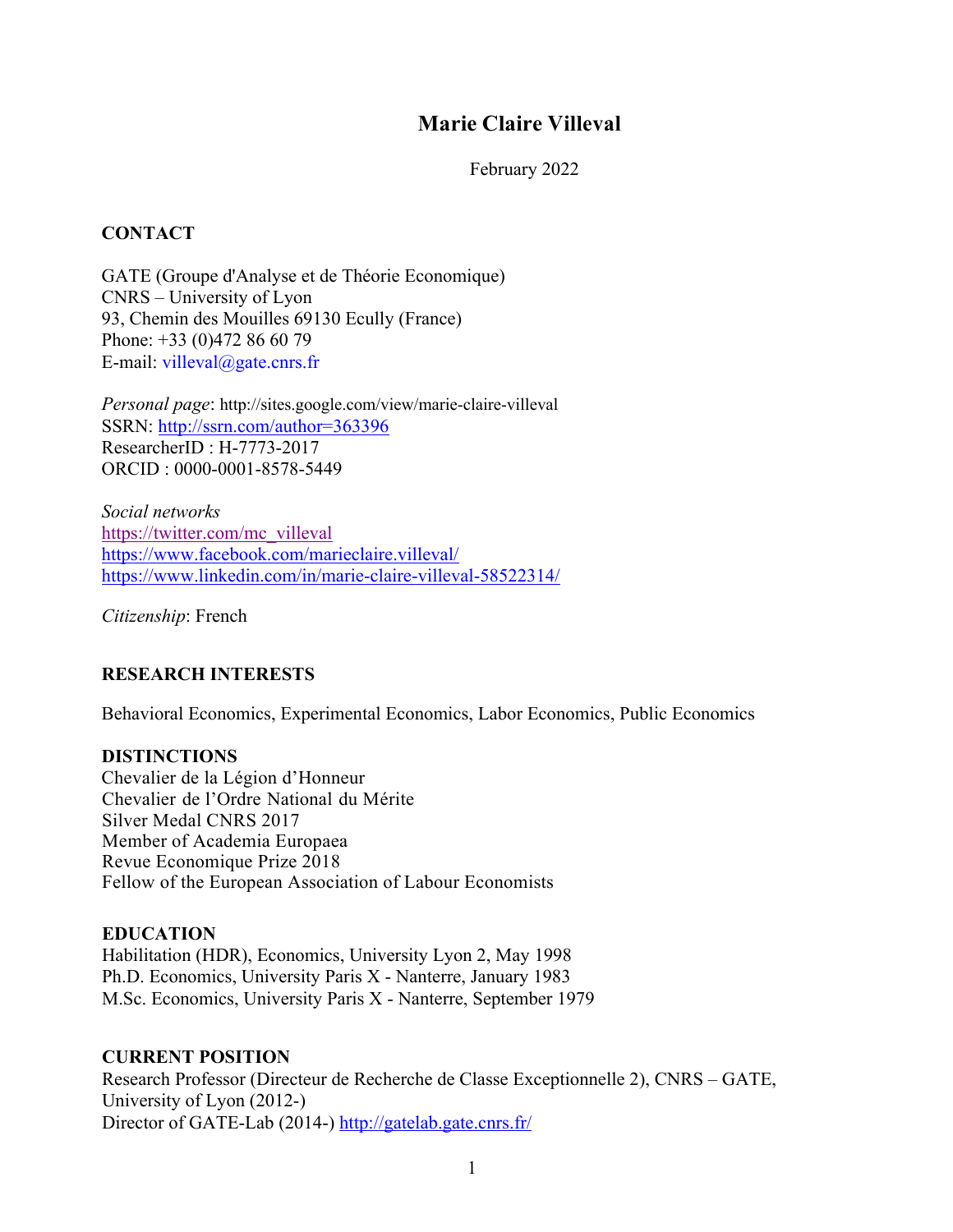# **PAST POSITIONS**

Director of the GATE Research Institute (2007-2015) Director of Research I, CNRS – GATE, University of Lyon (2006-2012) Director of Research II, CNRS – GATE, University of Lyon (1998-2006) Research Associate, CNRS – GATE, University of Lyon (1997-1998) Research Associate, CNRS – ECT, University of Lyon (1991-1996) Research Associate, CNRS – EPS, University of Nancy (1982-1990)

# **AFFILIATIONS**

GATE (Groupe d'Analyse et de Théorie Economique), CNRS – University of Lyon IZA (Institute for the Study of Labor) Research Fellow, Bonn, Germany (2002-) GLO (Global Labor Organization) (2017-) CORTEX Laboratory of Excellence (Construction, Cognitive Function, Rehabilitation and Repair of the Cortex) (2012-) Chaire Sécurisation des Parcours Professionnels (Fondation du Risque), Associate member CCP (Center for Corporate Performance) Research Associate, Aarhus, Denmark (2009-2011) Department of Public Finance, University of Innsbruck, Austria, Research Associate (2015-2018)

# **RESEARCH VISITS**

University of Osaka (December 2022) University of California at Santa Barbara (February 2019) New-York University, Abu Dhabi (September 2014; January 2019) University of Innsbruck (April 2018) Central University of Finance and Economics, Beijing (October 2017) Distinguished Visiting Professor, Renmin University of China, Beijing (2017 - 2019) University of Alaska, Anchorage (March 2017) University of Shandong, Jinan, China (November 2015) Queensland University of Technology, Brisbane, Australia (November 2014; November 2017) University of Guelph, Canada (April 2011) University of Sydney, Australia (March 2011) Nanyang Technological University, Singapore (February 2011) ICES, George Mason University, Washington (February 2009) Snyder Fellow, University of California at Santa Barbara, U.S.A. (February 2008) University of Aarhus, Denmark (every year 2002-2012) Appalachian State University, U.S.A. (November 2006) University of Montreal – CIRANO, Canada (2000-2012) University Laval, Quebec, Canada (April 2001, October 2002, February 2006) University of Western Sydney, Australia (May 2003)

# **RECENT BOOKS AND CONTRIBUTIONS**

Villeval, M.C. (2022). Group identity and social preferences by Y. Chen and S. Li. In Gary Charness and Mark Pingle (Eds.). *The Art of Experimental Economics*, New-York: Routledge, 210-219.

Villeval, M.C. (2020). Feedback policies and peer effects at work. In Klaus Zimmermann (Ed.), *Handbook of Labor, Human Resources and Population Economics*. Springer.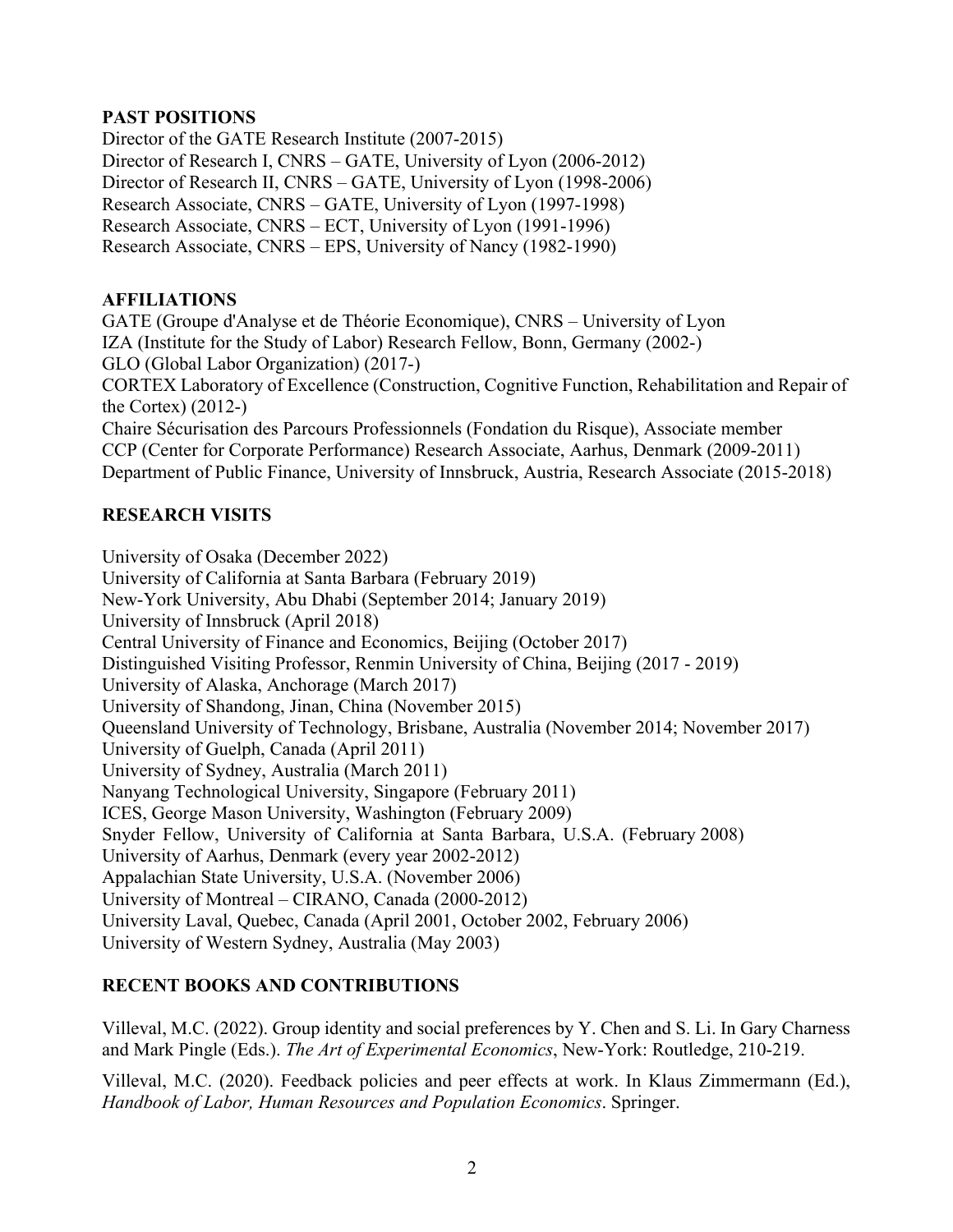Villeval, M.C. (2020). Public goods, norms and cooperation. In C. Monica Capra, Rachel Croson, Mary Rigdon and Tanya Rosenblat (Eds), *Handbook of Experimental Game Theory*, Chapter 7, Cheltenham, UK and Northampton, MA, USA: Edward Elgar Publishing, 184-212.

Villeval, M.C. (2019). L'économie comportementale et expérimentale. In Denis Guthleben (Ed.). *Sciences. Bâtir de nouveaux mondes*. Paris: Editions du CNRS.

Dai, Z., Galeotti, F., Villeval, M.C. (2019). Fare-Dodging in the Lab and the Moral Cost of Dishonesty. In Bucciol, A., and Montinari, N. (Eds.) Dishonesty in Behavioral Economics. Elsevier.

Villeval, M.C. (2016). *L'économie comportementale du marché du travail*. Paris: Presses de Sciences Po, 110 p.

#### **ARTICLES (2000-2022)**

Cooper, D., Saral, K., Villeval, M.C. (2021). Why join a team? *Management Science* 67 (11), 6980- 6997. https://doi.org/10.1287/mnsc.2020.3817

Casoria, F., Galeotti, F., Villeval, M.C. (2021). Perceived Social Norm and Behavior Quickly Adjusted to Legal Changes During the COVID-19 Pandemic. *Journal of Economic Behavior & Organization* 190, 54-65. https://doi.org/10.1016/j.jebo.2021.07.030

Galeotti, F., Maggian, V., Villeval, M.C. (2021). Fraud Deterrence Institutions Reduce Intrinsic Honesty. *The Economic Journal* 131(638), 2508-2528. https://doi.org/10.1093/ej/ueab018

Villeval, M.C. (2021). Introduction to the special issue on Behavioral and Experimental Economics for Policy Making. *Economic and Political Studies* 9(1), 1-3. https://doi.org/10.1080/20954816.2020.1837553.

Robin, S., Strážnická, K., Villeval, M.C. (2021). Bubbles and Incentives: An Experiment on Asset Markets. *Economic and Political Studies*, Special issue on Behavioral and Experimental Economics for Policy Making 9(1), 68-89. https://doi.org/10.1080/20954816.2020.1839158

Galeotti, F., Saucet, C., Villeval, M.C. (2020). Motivated memory of unethical decisions. *Proceedings of the National Academy of Sciences of the United States of America* (*PNAS*), 28 September 2020, 202011291. https://doi.org/10.1073/pnas.2011291117

Banerjee, R., Datta Gupta, N., Villeval, M.C. (2020). Self-confidence spillovers and motivated beliefs. *Games and Economic Behavior* 123, 127-170.

Charness, G. Garcia, T., Offerman, T., Villeval, M.C. (2020). Do risk preference measures in the laboratory predict behavior under risk in and outside of the laboratory? *Journal of Risk and Uncertainty* 60, 99-123.

Garcia, T., Massoni, S., Villeval, M.C. (2020). Uncertainty and moral wiggle room in donations. *European Economic Review* 124, 103412. doi.org/10.1016/j.euroecorev.2020.103412.

Houy, N., Nicolai, J.-P., Villeval, M.C. (2020). Doing Your Best When Stakes are High? Theory and Experimental Evidence. *Theory and Decision* 89 (3), 249-286 (lead article). DOI 10.1007/s11238-020-09752-6

Polizzi di Sorrentino, E., Herrmann, B., Villeval, M.C. (2020). Dishonesty is more affected by BMI status than by short-term changes in glucose. *Scientific Reports* 10, 1-9. www.nature.com/articles/s41598-020-68291-w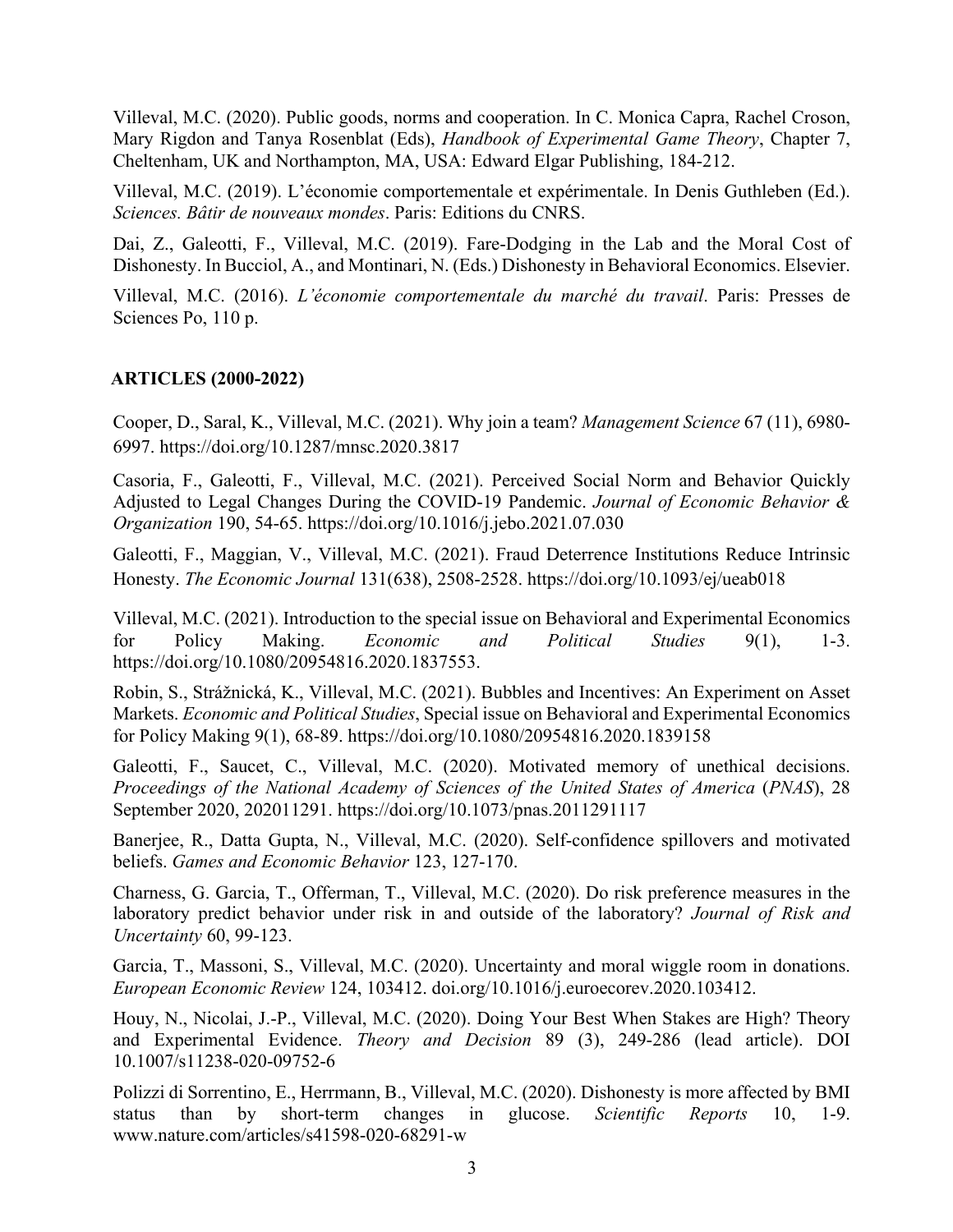Li, Y., Météreau, E., Obeso, I., Butera, L., Villeval, M.C., Dreher, J.C. (2020). Endogenous testosterone is associated with increased striatal response to audience effects during prosocial choices. *Psychoneuroendocrinology* 122, 104872.

Solda, A., Villeval, M.C. (2020). Exclusion and Reintegration in a Social Dilemma. *Economic Inquiry* 58(1), 120-149.

Di Falco, S., Magdalou, B., Masclet, D., Villeval, M.C., Willinger, M. (2020). Embezzlement: Does transparency of information matter? *Review of Behavioral Economics* 7(2), 103-143. http://dx.doi.org/10.1561/105.00000119

Noussair, C., Gangadharan, L., Villeval, M.C. (2019). Introduction to the Special Issue in Honor of Professor Charles Plott. *Experimental Economics*. 22(3), 577-584.

Saucet, C., Villeval, M.C. (2019). Motivated Memory in Dictator Games. *Games and Economic Behavior*, 117, 250-275.

Bénistant, J., Villeval, M.C. (2019). Unethical behavior and group identity in contests. *Journal of Economic Psychology* 72, 128-155.

Attanasi, G., Rimbaud, C., Villeval, M.C. (2019). Embezzlement and guilt aversion. *Journal of Economic Behavior & Organization* 167, 409-429.

Qu, E., Météreau, E., Butera, L., Villeval, M.C., Dreher, J.C. (2019). Neurocomputational mechanisms at play when weighing concerns for extrinsic rewards, moral values, and social image. *PLOS Biology* 17 (6), e3000283 https://doi.org/ 10.1371/journal.pbio.3000283. https://journals-plos-org.insb.bib.cnrs.fr/plosbiology/article?id=10.1371/journal.pbio.3000283 http://www.insb.cnrs.fr/fr/cnrsinfo/le-role-de-limage-de-soi-dans-les-dilemmes-morauximpliquant-largent

Suchon, R., Villeval, M.C. (2019). The effects of status mobility and group identity on trust. *Journal of Economic Behavior & Organization* 163, 430-463.

Beugnot, J., Fortin, B., Lacroix, G., Villeval, M.C. (2019). Gender and Peer Effects on Performance in Social Networks. *European Economic Review* 113, 207-224.

Garbarino, E., Slonim, R., Villeval, M.C. (2019). Loss aversion and lying. *Journal of Economic Behavior & Organization* 158, 379-393.

Brent, D.A., Gangadharan, L., Mihut, A., Villeval, M.C. (2019). Taxation, redistribution and observability in social dilemmas. *Journal of Public Economic Theory* 21(5), 826-846.

Villeval, M.C. (2019). Unethical behavior and moral strategies (Comportements non-éthiques et stratégies morales). *Revue Economique* 70 (6).

Sorrapera, I., Suvorov, A., van de Ven, J., Villeval, M.C. (2019). Doing bad to look good: Negative consequences of image concerns on pro-socal behavior. *Revue Economique* 70 (6), 909-931.

Dai, Z., Galeotti, F., Villeval, M.C. (2018). Dishonesty in the lab predicts dishonesty in the field. An experiment in public transportations. *Management Science* 64 (3), 1081-1100.

Bjedov, T., Lapointe, S., Madies, T., Villeval, M.C. (2018). Does decentralization of decisions increase the stability of large groups? *Social Choice and Welfare* 51 (4), 681-716

Garbarino, E., Slonim, R., Villeval, M.C. A Method to Estimate Mean Lying Rates and Their Full Distribution. *Journal of the Economic Science Association* 4(2), 136-150.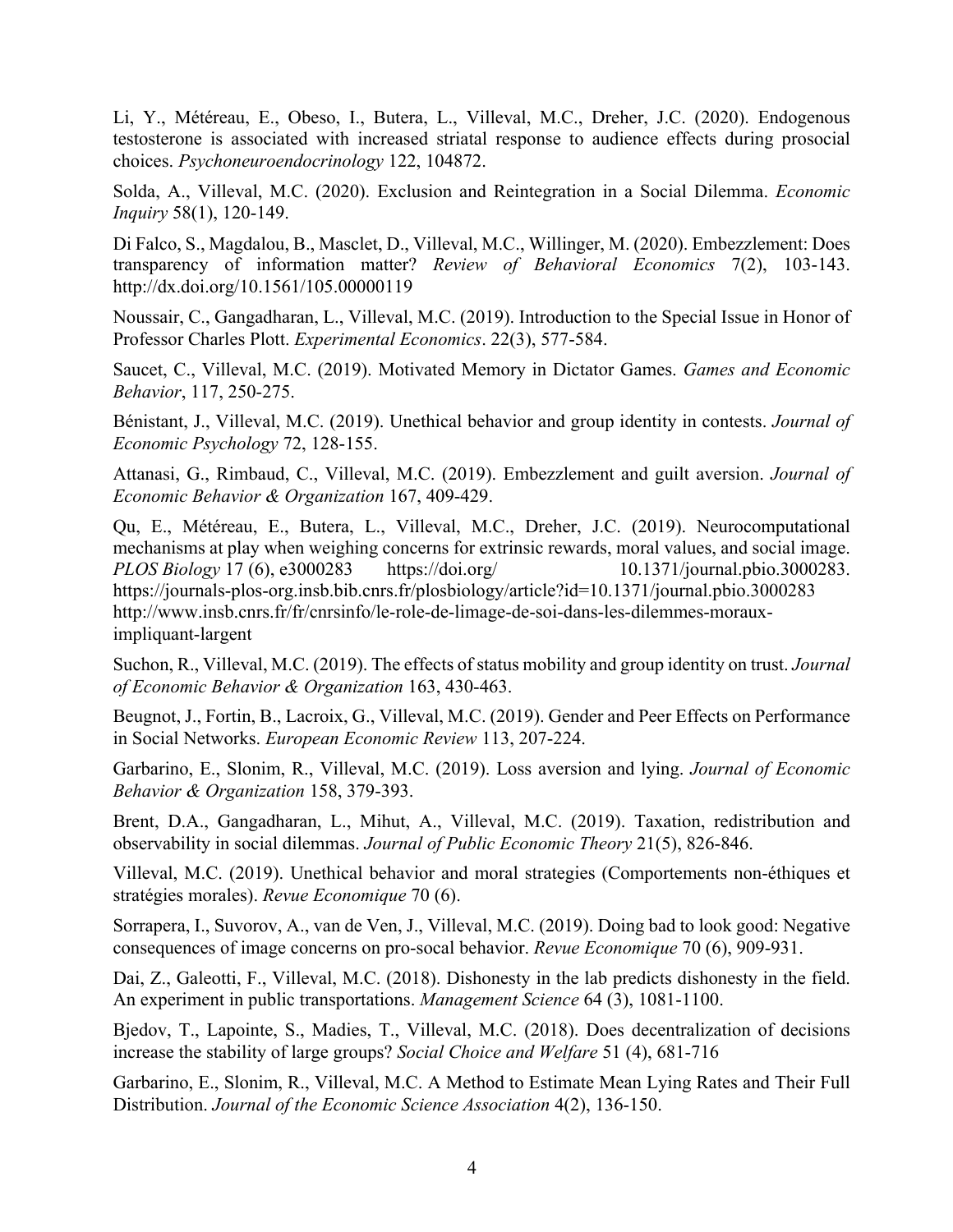Banerjee, R., Datta Gupta, N., Villeval, M.C. (2018). The spillover effects of Affirmative Action on Competitiveness and Unethical Behavior. *European Economic Review* 101, 567-604.

Charness, G., Villeval, M.C. (2017). Hierarchy preservation as a social norm. News and Views. *Nature Human Behavior*. https://www.nature.com/articles/s41562-017-0137

Eriksson, T., Mao, L., Villeval, M.C. (2017). Saving face and group identity. *Experimental Economics* 20 (3), 622–647.

Gangadharan, L., Nikiforakis, N., Villeval, M.C. (2017). Normative conflict and the limits of selfgovernance in heterogeneous populations. *European Economic Review* 100, 143-156.

Kuhn, M.A., Kuhn, P., Villeval, M.C. (2017). Decision-Environment Effects on Intertemporal Financial Choices: How Relevant are Resource-Depletion Models? *Journal of Economic Behavior & Organization*, 137, 72-89.

Dai, Z., Galeotti, F., Villeval, M.C. (2017). The efficiency of crackdowns. An experiment in public transportations. *Theory and Decision*, 82(2), 249-271.

Levy-Garboua, L., Montmarquette, C., Vaksmann, J., Villeval, M.C. (2017). Voluntary Contributions to a Mutual Insurance Pool. *Journal of Public Economic Theory,* 19(1), 198-218.

He, H., Villeval, M.C. (2017). Are group members less inequality averse than individual decision makers? *Journal of Economic Behavior & Organization*, 138, 111-124.

Loheac, Alia, H., A., Bazart, Cécile, Bchir, M.A., Blondel, S., Bonescu, M., Bornier, A., Brouard, J., Chappe, N., Cochard, F., Flage, A., Galeotti, F., Hollandts, X., Hopfensitz, A., Jacquemet, N., Le lec, F., Lefebvre, M., Leplat, M., Mantilla, C., Mateu, G., Peron, G., Petit, E., Raiber, E., Rosaz, J., Rozan, A., Tisserand, J.C., Villeval, M.C., Zylbersztejn, A., Willinger, M., Sutan, A. (2017). Mise en place d'une expérience avec le grand public : entre recherche, vulgarisation et pédagogie. *Revue Economique,* 5, 193-206.

Villeval, M.C. (2016). Can lab experiments help design personnel policies? *IZA World of Labour*. http://wol.iza.org/articles/can-lab-experiments-help-design-personnel-policies.

Maggian, V., Villeval, M.C. (2016). Social preferences and lying aversion in children. *Experimental Economics* 19(3), 663-685.

Rosaz, J., Slonim, R., Villeval, M.C. (2016). Quitting and peer effects at work. *Labour Economics,*  39, 55-67.

Hao, L., Houser, D., Mao, L., Villeval, M.C. (2016). Migrations, risks, and uncertainty: A field experiment in China. *Journal of Economic Behavior & Organization*, 131, 126-140.

Bjedov, T., Madies, T., Villeval, M.C. (2016). Coordination and Conflict in a Two-Stage Game. *Economic Inquiry* 54(3), July, 1519–1540.

Nguyen, Q., Villeval, M.C., Xu, H. (2016). Trust Under the Prospect Theory: A field experiment in Vietnam. *Economic Development and Cultural Change* 64(3), April, 545-572.

Dickinson, D., Masclet, D., Villeval, M.C. (2015). Norm enforcement in social dilemmas: An experiment with police commissioners. *Journal of Public Economics* 126, 74-85.

Dai, Z., Hogarth, R.M., Villeval, M.C. (2015). Ambiguity on Audits and Cooperation in a Public Goods Game. *European Economic Review* 74, 146-162.

Irlenbusch, B., Villeval, M.C. (2015). Behavioral ethics: how psychology influenced economics and how economics might inform psychology? *Current Opinion in Psychology* 6, 87–92.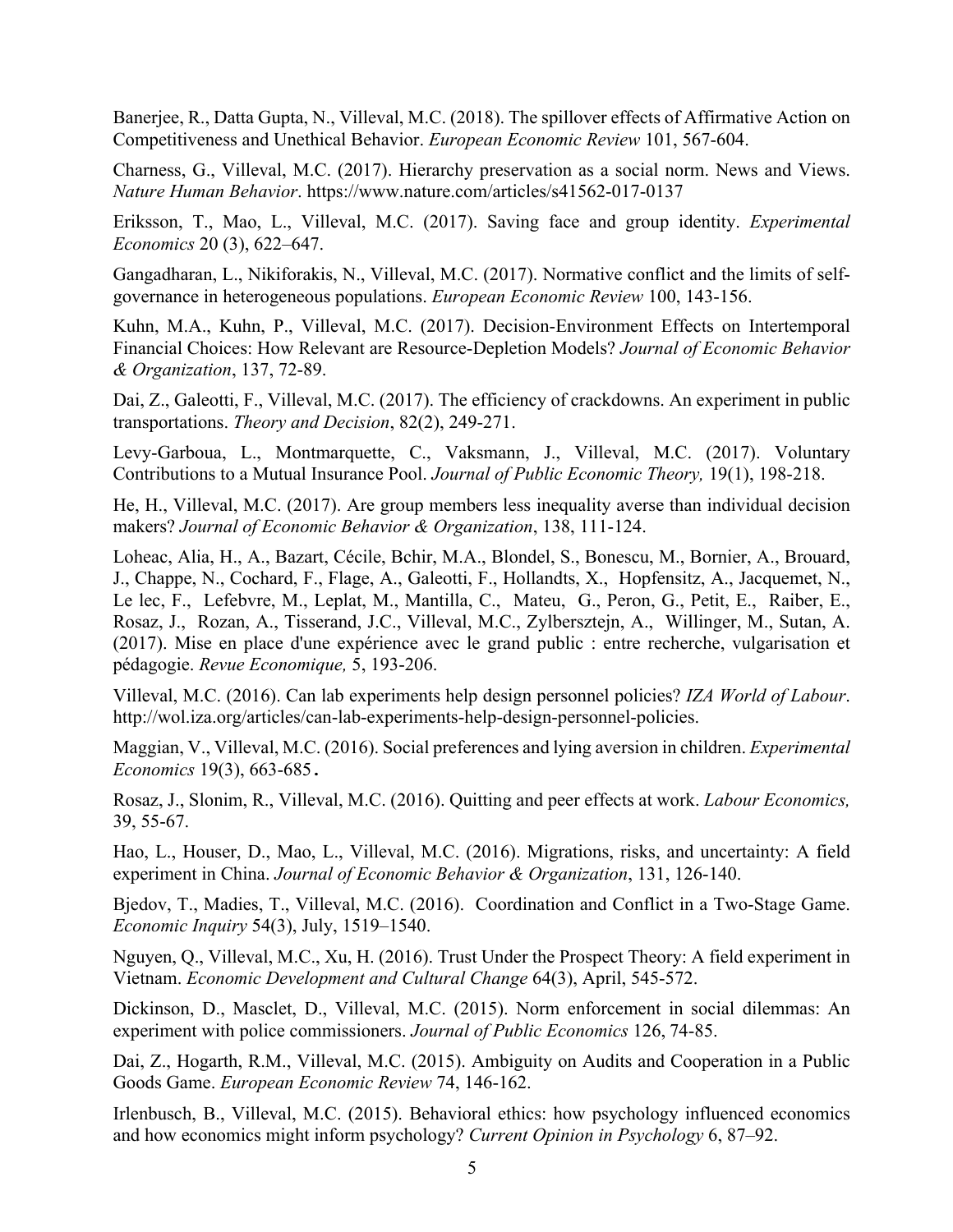Van de Ven, J., Villeval, M.C. (2015). Dishonesty under scrutiny. *Journal of the Economic Science Association* 1, 86-99.

Kuhn, P., Villeval, M.C. (2015). Are women more attracted by cooperative work environments? *Economic Journal* 125(582), 115-140.

Lefebvre, M., Pestieau, P., Riedl, A., Villeval, M.C. (2015). Tax Evasion and Social Information: An Experiment in Belgium, France and the Netherlands. *International Tax and Public Finance* 22, 401-425.

Villeval M.C. (2014). Professional identity can increase dishonesty, *Nature*, *News and Views* 516 (7529) (4 December), 48-49.

Robin, S., Rusinowska, A., Villeval, M.C. (2014). Ingratiation: Experimental Evidence. *European Economic Review*, 66, 16-38.

Rustichini, A., Villeval, M.C. (2014). Moral hypocrisy, power and social preferences. *Journal of Economic Behavior and Organization,* 107, 10-24.

Charness, G., Masclet, D., Villeval M.C. (2014). The dark side of competition for status. *Management Science,* 60(1), 38–55.

Joffily, M., Masclet, D., Noussair, D., Villeval, M.C. (2014). Emotions, Sanctions, and Cooperation. *Southern Economic Review*, 80(4), 1002–1027.

Hogarth, R.M., Villeval M.C. (2014). Ambiguous Incentives and the Persistence of Effort: Experimental Evidence. *Journal of Economic Behavior and Organization,* 100, 1-19.

Coricelli, G., Rusconi, E., Villeval, M.C. (2014). Tax Evasion and emotions in repeated interactions: An empirical test of re-integrative shaming theory, *Journal of Economic Psychology,*  40, 49-61.

Madies, T., Villeval, M.C., Wasmer M. (2013). Intergenerational Attitudes Towards Strategic Uncertainty and Competition: A Field Experiment in a Swiss Bank. *European Economic Review*, 61, 153-168. https://doi.org/10.1016/j.euroecorev.2013.04.002

Datta Gupta, N., Poulsen, A., Villeval, M.C. (2013). Gender matching and competitiveness: experimental evidence, *Economic Inquiry*, 51(1), 816–835. https://doi.org/10.1111/j.1465- 7295.2011.00378.x

Arbak E., Villeval M.C. (2013). Voluntary Leadership: Selection and Influence. *Social Choice and Welfare*, 2013, 40(3), 635-662.

Masclet, D., Noussair, C., Villeval, M.C. (2013). Threats and punishment in public goods experiments. *Economic Inquiry*, 51(2), 1421–1441.

Lefebvre, M., Pestieau, P., Riedl, A., Villeval, M.C. (2013). Les attitudes sont-elles différentes face à la Fraude fiscale et à la fraude sociale ? *Economie et Prévision*, 202-203/1-2, 147-165.

Villeval. M.C. (2012). Ready, Steady, Compete. *Science*, *Commentary*, 335, 3 February, 544-545.

Rosaz, J., Villeval, M.C. (2012). Lies and Biased Evaluation: A Real-Effort Experiment. *Journal of Economic Behavior & Organization*, 84(2), 537-549.

Eriksson, T., Villeval, M.C. (2012). Respect and relational contracts. *Journal of Economic Behavior and Organization*, 81, 286– 298.

Dickinson, D., Villeval, M.C. (2012). Job allocation rules and sorting efficiency: Experimental Outcomes in a Peter Principle Environment. *Southern Economic Journal,* 78(3), 842-859.

Villeval M.C. (2012). Contribution au bien public et préférences sociales (Contribution to public goods and social preferences). Presidential address,  $60<sup>th</sup>$  Congress of the French Economic Association (AFSE). *Revue Economique*, 63 (3), 389-420.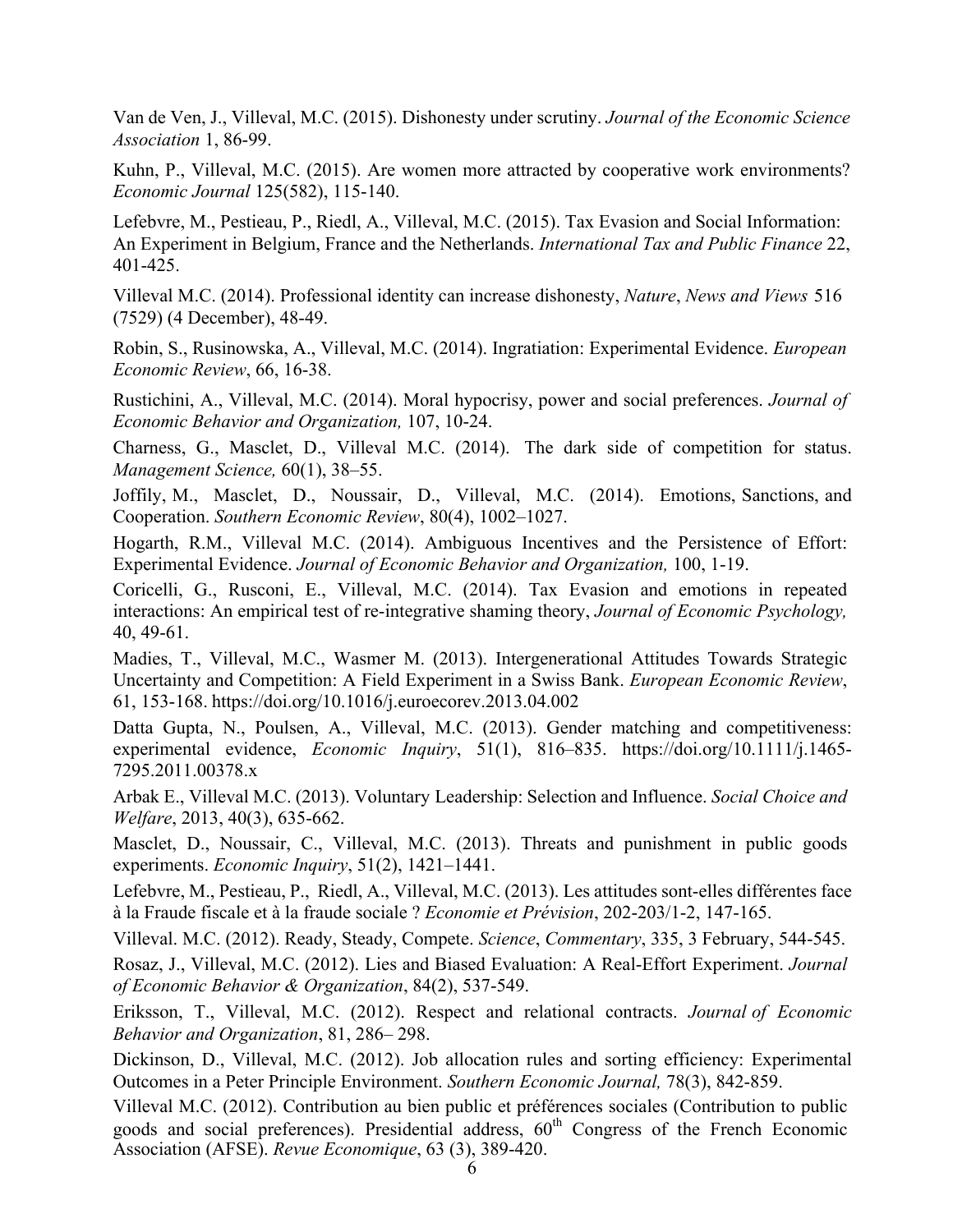Villeval M.C. (2012). Avant-propos. *Revue Economique*, 63 (3), 385-388.

Cabrales, A., Charness, G., Villeval, M.C. (2011). Hidden information, bargaining power, and efficiency: an experiment. *Experimental Economics*, 14, (2), 133-159.

Charness, G., Kuhn, P., Villeval, M.C. (2011). Competition and the Ratchet Effect. *Journal of Labor Economics*, 2011, 29 (3), 513-547.

Lefebvre, M., Vieider, F., Villeval, M.C. (2011). The Ratio Bias Phenomenon: Fact or Artifact? *Theory and Decision*, 71(4), 615-641.

Plott, C., Rulliere, J.L., Villeval, M.C. (2011). Introduction to the special issue on behavioral and experimental public economics. *Journal of Public Economic Theory*, 13 (5), 631-637.

Clark, A., Masclet, D., Villeval, M.C. (2010). Effort and Comparison Income. Experimental and Survey Evidence. *Industrial and Labor Relations Review*, 63(3), 407-426.

Coricelli, G., Joffily, M., Montmarquette, C., Villeval, M.C. (2010). Cheating, emotions, and rationality: an experiment on tax evasion. *Experimental Economics*, 13, 226-247.

Koenigstein, M., Villeval, M.C. (2010). Efficiency and behavioral considerations in labor negotiations*. Journal of Economic Psychology*, 31, 599-611.

Lefebvre, M., Vieider, F., Villeval, M.C. (2010). Incentive Effects on Risk Attitude in Small Probability Prospects. *Economics Letters*, 109 (2), 115-120.

Villeval, M.C. (2010). Quand le marché ne suffit plus: biens publics et coopération conditionnelle. *Idées*, 161, 6-14.

Charness, G., Villeval, M.C. (2009). Cooperation, Competition, and Risk Attitudes: An Intergenerational Field and Laboratory Experiment, *American Economic Review*, 99:3, 956– 978. Article s elected in "9th year in ideas", *New York Times Magazine*, and *International Herald Tribune*

http://www.nytimes.com/projects/magazine/ideas/2009/#business-1

Eriksson, T., Poulsen, A., Villeval, M.C. (2009). Feedback and Incentives: Experimental Evidence. *Labour Economics*, 16 (6), 679-688.

Eriksson, T., Teyssier, S., Villeval, M.C. (2009). Does Self-Selection Improve the Efficiency of Tournaments? *Economic Inquiry*, 87(3),530-548*.*

Masclet, D., Villeval, M.C. (2009). Punishment, Welfare and Inequality: A Public Good Experiment, *Social Choice and Welfare*, 31(3), 475-502.

Dickinson, D., Villeval, M.C. (2008). Does Monitoring Decrease Work Effort? The Complementarity Between Agency and Crowding-Out Theories. *Games and Economic Behavior*. 63, 56-76.

Eriksson, T., Villeval, M.C. (2008). Other-Regarding Preferences and Performance Pay. An Experiment on Incentives and Sorting. *Journal of Economic Behavior and Organization*, 68, 412-421.

Montmarquette, C., Lévy-Garboua, L., Villeval, M.C. (2008). Responsabilité individuelle et fiscalité. *Economie et Prévision*, 82, 19-31.

Fortin, B., Lacroix G., Villeval M.C. (2007). Tax Evasion and Social Interactions. *Journal of Public Economics,* 91, 2089–2112.

Villeval, M.C. (2007). Experimental Economics: Contributions, Recent Developments, and New Challenges*. French Politics*, Palgrave.

Clark, A., Masclet, D., Villeval, M.C. (2006). Effort, revenu et rang. Une étude expérimentale. *Revue Economique*, 57(3), 635-644.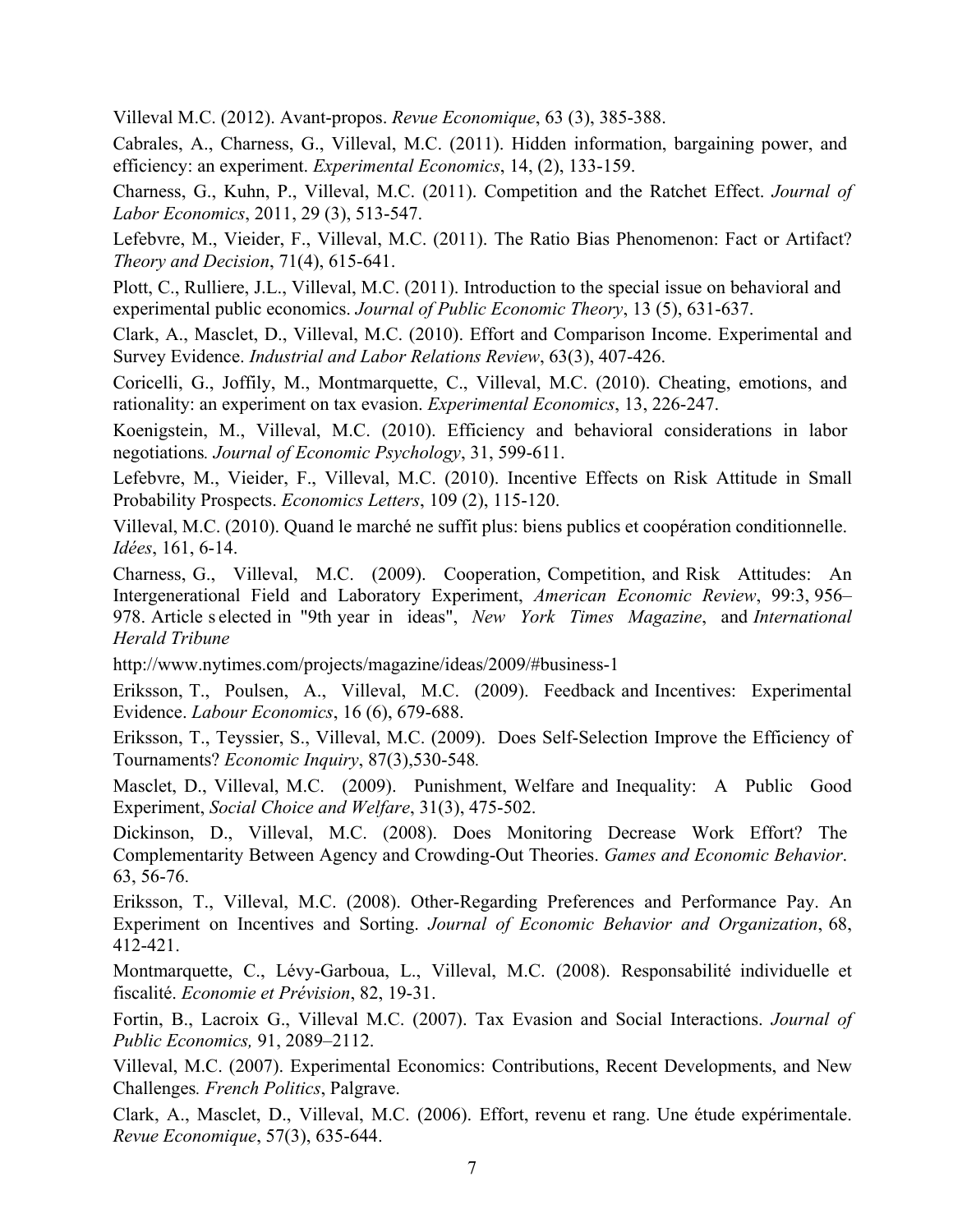Villeval M.C. (2006). Note on Human Capital over the Life Cycle, *Economic Record*, 82(2).

Villeval, M.C. (2005). Nouvelles conditions de travail : satisfaction ou resignation ? *Revue Economique*, 2, 237-244.

Montmarquette, C., Rullière, J.L., Villeval, M.C., Zeiliger, R. (2004). Redesigning Teams and Incentives in a Merger: An Experiment with Managers and Students, *Management Science*, 50(10), 1379-89.

Keser, C., Rullière, J.L., Villeval M.C. (2004). The Paradox of Union Membership: A Public Good Approach, *Economie et Prévision*, 164-165 (3-4), 81-92 (in French).

Tournadre, F., Villeval, M.C. (2004). Learning from Strikes, *Labour Economics,* 11, 243-264.

Malgrange, P., Rullière, J.L., Villeval M.C. (2004). Personnel Economics: Strengths and Weaknesses of Incentives, *Economie et Prévision*, 164-165 (3-4), 1-15 (in French).

Masclet, D., Noussair, C., Tucker, S., Villeval, M.C. (2003). Monetary and Non-Monetary Punishment in the Voluntary Contributions Mechanism, *American Economic Review,* 93 (1), 366-380.

Meidinger, C., Rullière, J.L., Villeval M.C. (2003). Does Team-Based Compensation Give Rise to Problems when Agents Vary in their Ability?, *Experimental Economics 6, 253-272*.

Rullière, J.L., Villeval, M.C. (2003). Personnel Economics: Theoretical Perspectives and Empirical Evidence, *International Journal of Manpower* 24 (7).

Tournadre, F., Villeval, M.C. (2002). Surenchères salariales et conflictualité: une approche expérimentale, *Revue d'Economie Politiqu*e, 112 (1), 157-171.

Crifo-Tillet, P., Villeval, M.C. (2001). New Organizational Forms, Learning and Incentive-Based Inequality, *International Journal of Manpowe*r, 22 (1/2), 83-97.

Meidinger, C., Rullière, J.L., Villeval, M.C. (2000). Fairness and Free-Riding in Principal – Multi-Agent Relationships: Experimental Evidence, *Rivista Internazionale di Scienze Social*i, 153, Oct.-Dec., 409-434.

Bouabdallah, K., Villeval, M.C. (2000). Is there an innovation wage-premium?, *Actualité Economiqu*e, vol.76, n°2, June, 225-236 (in French).

# **WORKING PAPERS**

Brouwer, T., Galeotti, F., Villeval, M.C. (2021). Teaching norms in the street. R&R at the *Economic Journal*.

Shalvi, S., Sorrapera, I., Van der Weele, J., Villeval, M.C. (2019). Shooting the Messenger? Supply and Demand in Markets for Willful Ignorance. Tinbergen Institute Discussion Paper 2019-071/I; SSRN: https://ssrn.com/abstract=3464224. R&R at *Games and Economic Behavior*.

Tergiman, C., Villeval, M.C. (2021). The Way People Lie in Markets. Working paper GATE 2019- 27; SSRN: https://ssrn.com/abstract=3455904. R&R at *Management Science*.

Benistant, J., Galeotti, F., Villeval, M.C. (2020). The Distinct Impact of Information and Incentives on Cheating. IZA DP No.14014, http://ftp.iza.org/dp14014.pdf; GATE Working Paper 2021-01. ftp://ftp.gate.cnrs.fr/RePEc/2021/2101.pdf; R&R at the *Journal of Economic Behavior & Organization*.

Kingsuwankul, S., Villeval, M.C. (2021). Risk taking with unethical money: An experimental study. Working paper GATE 2021-09. Under review.

Schenke, A., Klockmann, V., Villeval, M.C. (2021). Artificial Intelligence, Ethics, and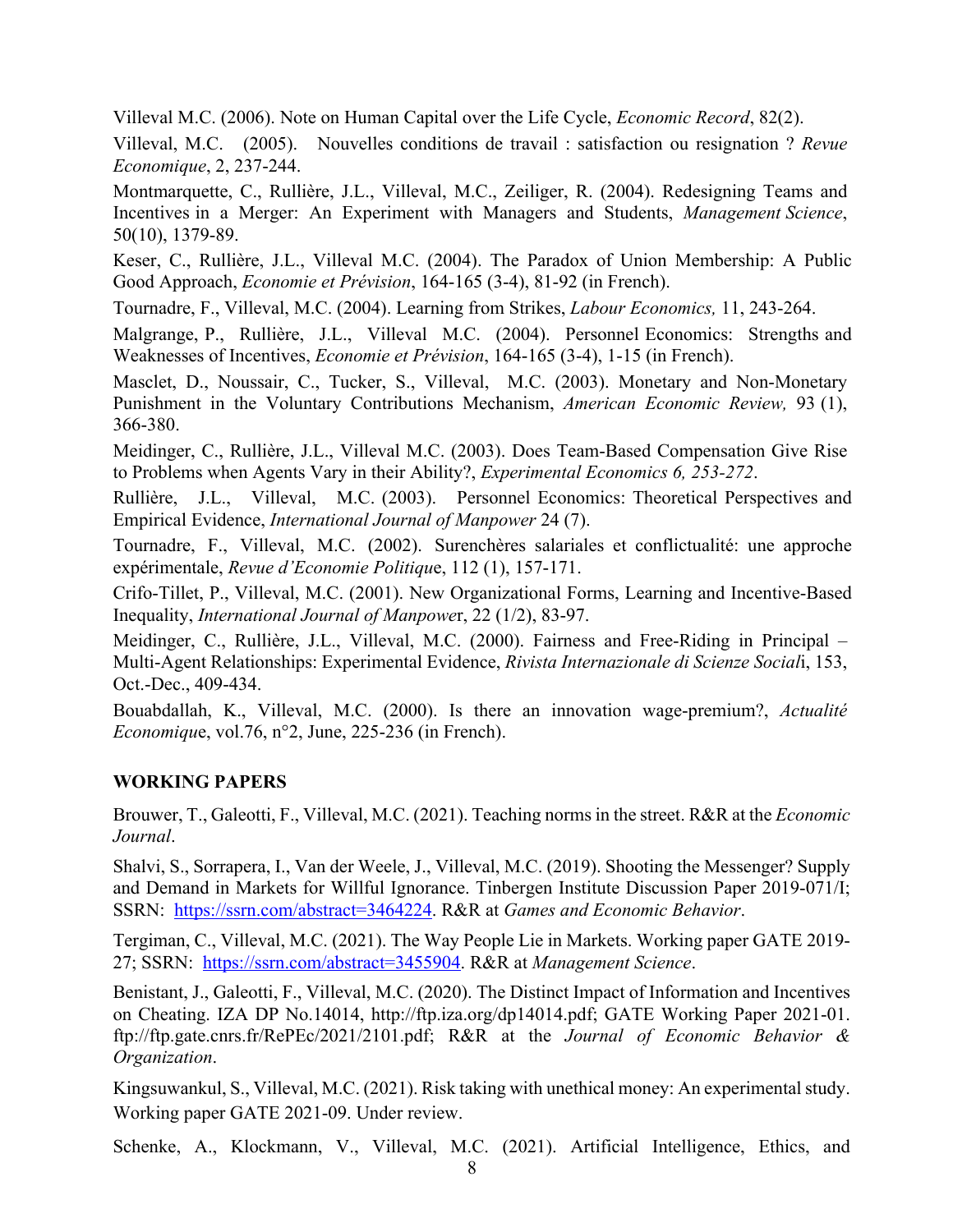Intergenerational Responsibility. GATE Working Paper 2021-10; http://ssrn.com/abstract=3853827 Under review

Schenke, A., Klockmann, V., Villeval, M.C. (2021). Artificial Intelligence, Ethics, and Diffused Pivotality. GATE Working Paper 2021-11; http://ssrn.com/abstract=3848485 Under review

Charroin, L., Fortin, B., Villeval, M.C. (2021). Homophily, Peer Effects, and Dishonesty. IZA DP No., http://ftp.iza.org/dp.pdf; GATE Working Paper 2021-0; CIRANO WP 2021s-16. http://ssrn.com/abstract=3815848 Under review.

Attanasi, G., Rimbaud, C., Villeval, M.C. (2020). Guilt Aversion in (New) Games: the Role of Vulnerability. GREDEG Working Paper 2020-15, Université Côte d'Azur. Under review.

Butera, L., Grossman, P., Houser, D., List, J.A., Villeval, M.C. (2020). An Economic Approach to Alleviate the Crises of Confidence in Science: Uncertainty and cooperation in the Public Goods Game. NBER Working Paper 26801; GATE Working Paper 2020-11; http://www.nber.org/papers/w26801

Meidinger, C., Villeval, M.C. (2003). Leadership in Teams: Signaling or Reciprocating? GATE WP 02-16 and MSE WP 2003, University of Paris I.

# **SERVICES TO THE PROFESSION**

## *Scientific organizations*

o President of the Economic Science Association (ESA) (2021-2023); President-Elect (2019- 2021); Vice-President Europe (2012-2016); member of the Executive Committee (2010-2016)

Member of the Advisory Board of the University of Lyon and the Foundation for the University of Lyon (Comité d'Orientation Stratégique) (2018-)

o President of the French Economic Association (AFSE) (2010-2011) and member of the executive committee (2002-2012)

o Founding President of the French Association of Experimental Economics (ASFEE) (association founded in 2008), Honorary President

o Member of the Executive Committee of the European Association of Labour Economists (EALE) (1993-2001; 2017-2019); Treasurer of EALE (1998-2001); Chair of the EALE Nomination Committee (2001-2011)

o Member of the Executive committee, the Scientific committee and the Bureau of the CORTEX Laboratory of Excellence (Construction, Cognitive Function, Rehabilitation and Repair of the Cortex) (CORTEX 1: 2012-2019; CORTEX-2: 2019-).

o Vice-President of the Scientific Committee of the "Journées de l'Economie" JECO (2007-) o Member of the Scientific Committee of Groupe des Écoles Nationales d'Économie et Statistique (GENES) (2017-)

o Member of the Advisory Board of the Institute for Behavioral Economics, Copenhagen (2020-)

o Member of the Scientific Advisory Board of the GLO Virtual Young Scholars Program (2018-)

- o Member of the Executive Committee of the Association for the Development of Research in Economics and Statistics (ADRES) (2010-2015)
- o Director of the GATE Research Institute (2007-2015). Member of its Executive Committee (1997-2015). Head of the research group "Micro-economics of Labor and Employment" (1997- 2006).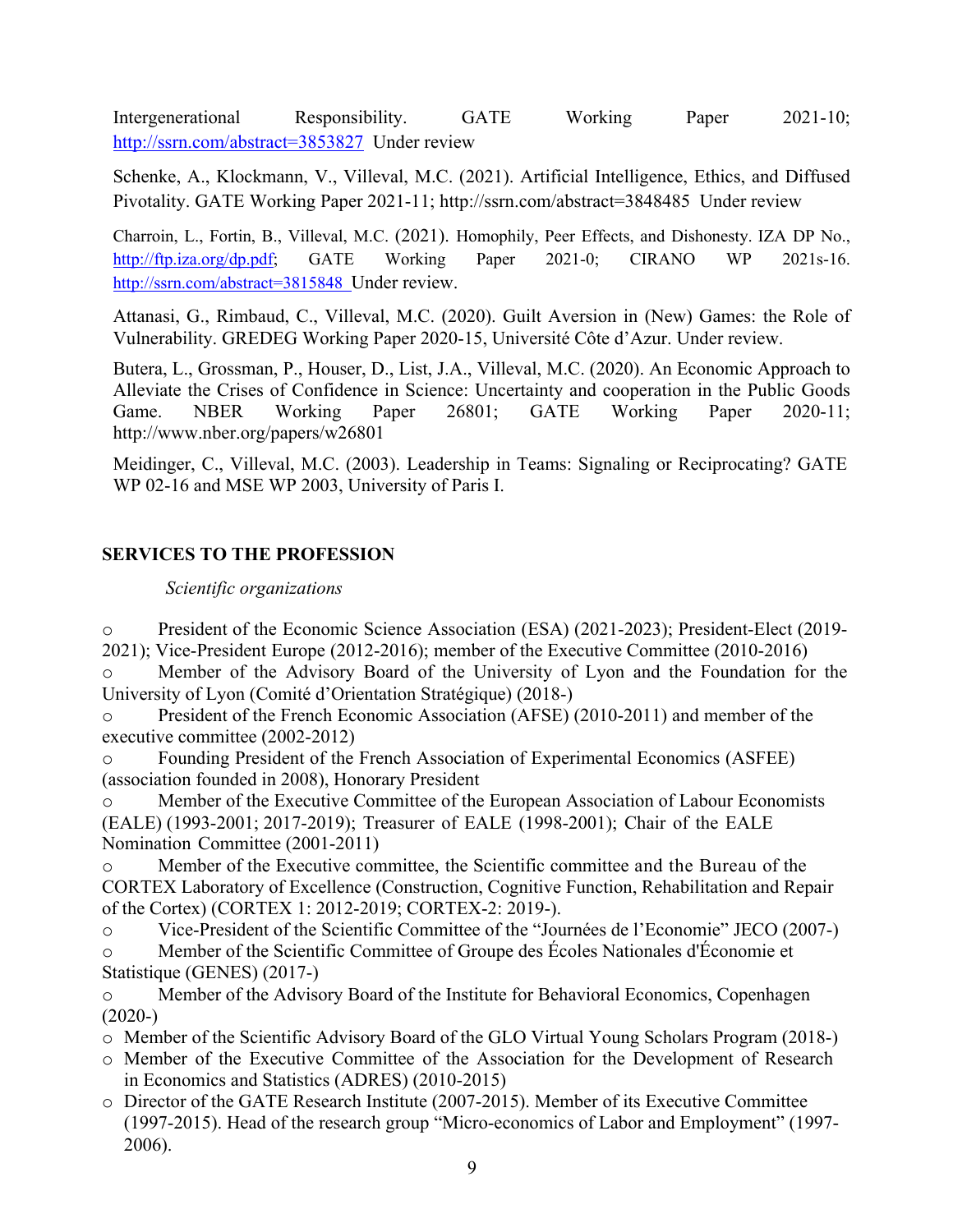## *Research programs and conference program committees*

o Reviewer for the French Agency for Research (ANR), the French Ministry of Defence (DGRIS), the European Science Foundation, the European Research Council, the National Science Foundation (U.S.A.), the Sloan Foundation, the Israel Science Foundation, the US-Israel Binational Science Foundation (BSF), the British Academy, the FNRS (Belgium), the FNR (Luxemburg), the Austrian Science Fund (Austria), the Danish Agency for Science, the Czech Science Foundation Fonds de Recherche du Québec (FRQ), the Netherlands Organization for Scientific Research NWO (The Netherlands), the Swiss National Foundation, the Royal Society Te Apārangi (New-Zealand), the Philip Leverhume Prize, the PSL Excellence Program.

o Member of the ESF College of Expert Reviewers

o Member of the International Cooperation Program PICS France-China (CNRS) (2010-2013) and of the CHINEQ International Associated Laboratory (CNRS, Beijing Normal University) (2014-2017)

o Scientific Committee Travail-Emploi-Redistribution at the Commissariat Général du Plan (1994-2003)

o Co-organizer of the Behavioral and Experimental Economics (BEE) workshop Lyon-Toulouse School of Economics (2010-2017)

Chair of the Program Committee of the  $5<sup>th</sup>$  Congress of the French Experimental Economics Association (ASFEE), Lyon, 2013 and 2020

Chair of the Program Committee of the  $63<sup>rd</sup>$  Congress of the French Economic Association (AFSE), Lyon, 2014; and member of the program committee of AFSE Conferences (2002-2015, 2018)

o Program Committees of the Conferences organized by: European Association of Labour Economists (2012-), Asian and Australasian Society of Labour Economics (AASLE), INFER (2018), Journées Louis-André Gérard-Varet (2012, 2015-), ASFEE (2009-), ADRES Doctoriales (2012-2014, 2021), French Network on Experimental Economics (2002-2008), Joint conference of the Society for the Advancement of Behavioral Economics and International Association for Research in Economics and Psychology (2006)

o Jury of the Diligentia Prize (2017)

`

o Jury for the best PhD thesis award in economics given by the Association Française de Science Economique (2002-2012)

o Jury for the best paper awarded to a young economist (Malinvaud Prize) by the French Economic Association (AFSE) (2014-2015)

Jury for the best paper awarded by the French Association of Experimental Economics (ASFEE) (2016-2020)

## *Scientific Advisory Boards and Evaluation committees*

o Advisory Board of the Max Planck Institute in Economics, Jena (2008-2013) and Munich, Germany (2017-2022)

o Appointment Commission of the Max Planck Institute for Research on Collective Goods, Bonn (2020-2021)

o Scientific Board of the Thurgau Institute of Economics at the University of Konstanz (2013- 2021)

o Scientific Advisory Board of the department of economics at the University of Gothenburg (2019)

o National Committee of the National Center for Scientific Research (CNRS) and its Bureau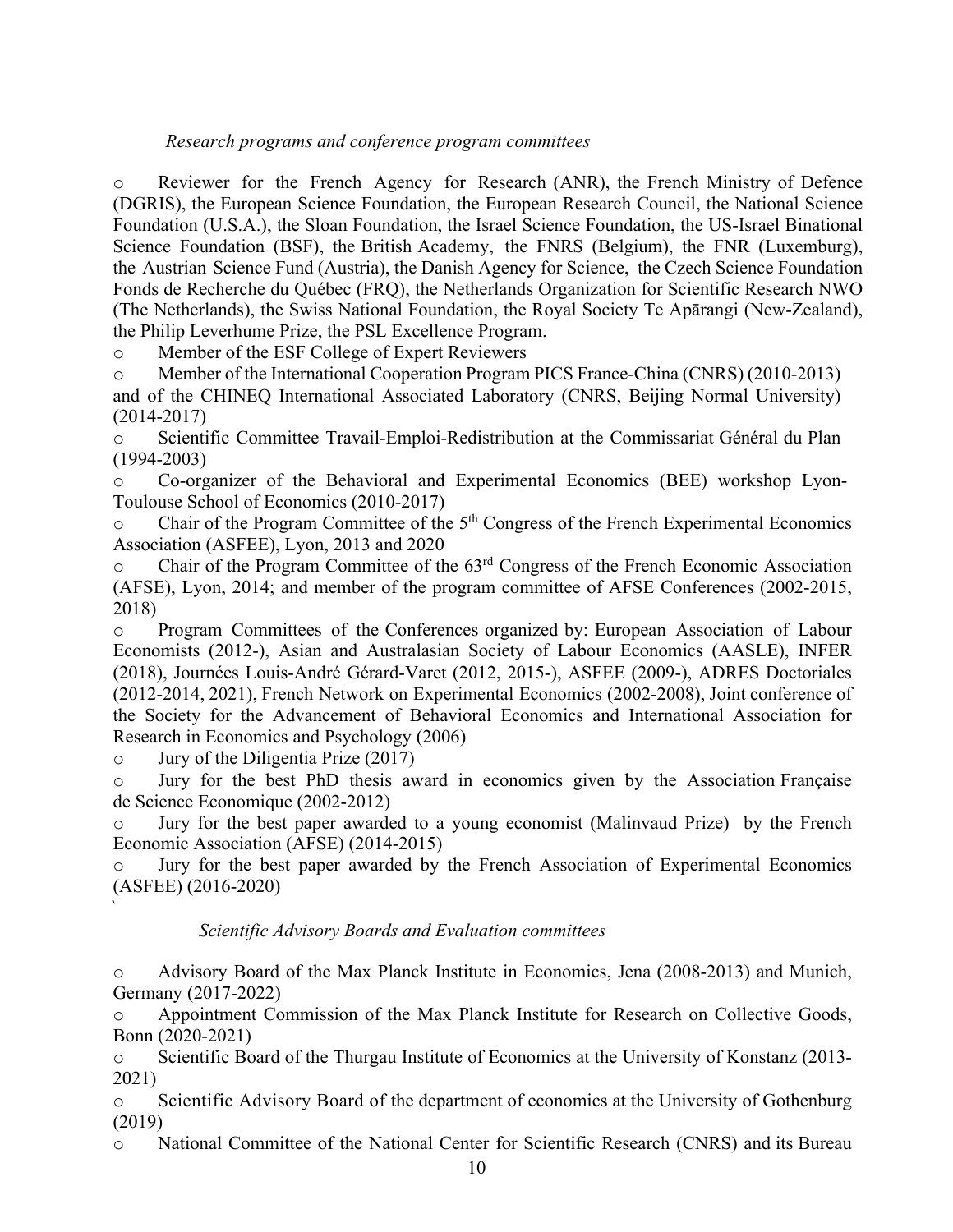(2000-2004; 2008-2012)

o Evaluation committee of the department of economics at the University of Innsbruck (2014)

o Group of Advisers at the French Ministry of Education and Research, Economics (2004- 2011)

o Reviewer for A&M Texas University, Aarhus Business School, the Universities of Amsterdam, Carnegie Mellon, Claremont, Cologne, East Anglia, Florida State, Goteborg, Koc Istanbul, Innsbruck, Lausanne, Melbourne, Michigan, Nanyang Technology University Singapore, New-York University Abu Dhabi, Santa Barbara, Tilburg, Trento, UT Dallas, University of Southern California, Vienna

o President of the jury of the International MBA program, Executive EMBA program and Programme Général de Management, EM Lyon Business School (2009-2016)

o Appointment Committees at the Universities of Lyon 2 (2000-), Aix-Marseille (2012, 2014), Montpellier 1 (2004-2008, 2011, 2016), Rennes (2009), St Etienne (2009, 2011), Université de Lausanne (2018) and at the University of Aarhus, Denmark (2007)

o Doctoral Program Committee in Economics and Management University of Lyon

o (2005-2007; 2012-2015) and at University of Aix-Marseille (2012-2015)

o Department Council of Mathematics, University Lyon 1 (2009-2015)

*Ethics committees*

GATE, Lyon (2018-). Chair. IAST, Toulouse (2015-2021)

*Advising*

Member of the French Group of Experts on Minimum Wage (2017-2021, 2021-2024)

# **EDITORIAL ACTIVITY**

*Advisory Editor of Experimental Economics (2021-)*

*Department Editor at Management Science (Behavioral Economics and Decision Analysis) (2022- )*

*Co-Editor*

*Experimental Economics (2017-2021) Journal of Economic Behavior and Organization (2014-2016)*

*Associate Editor and Board member*

*Journal of the Economic Science Association (2014-) Journal of Neuroscience, Psychology, and Economics (2014-) Economic and Political Studies (2021-) Review Of Behavioral Economics (2013-) Management Science* (2016-2017) *Experimental Economics* (2012-2016) *Journal of Economic Psychology (2015-2016) Journal of Public Economic Theory (2009-2016) Australian Journal of Labour Economics* (*2011-2017*)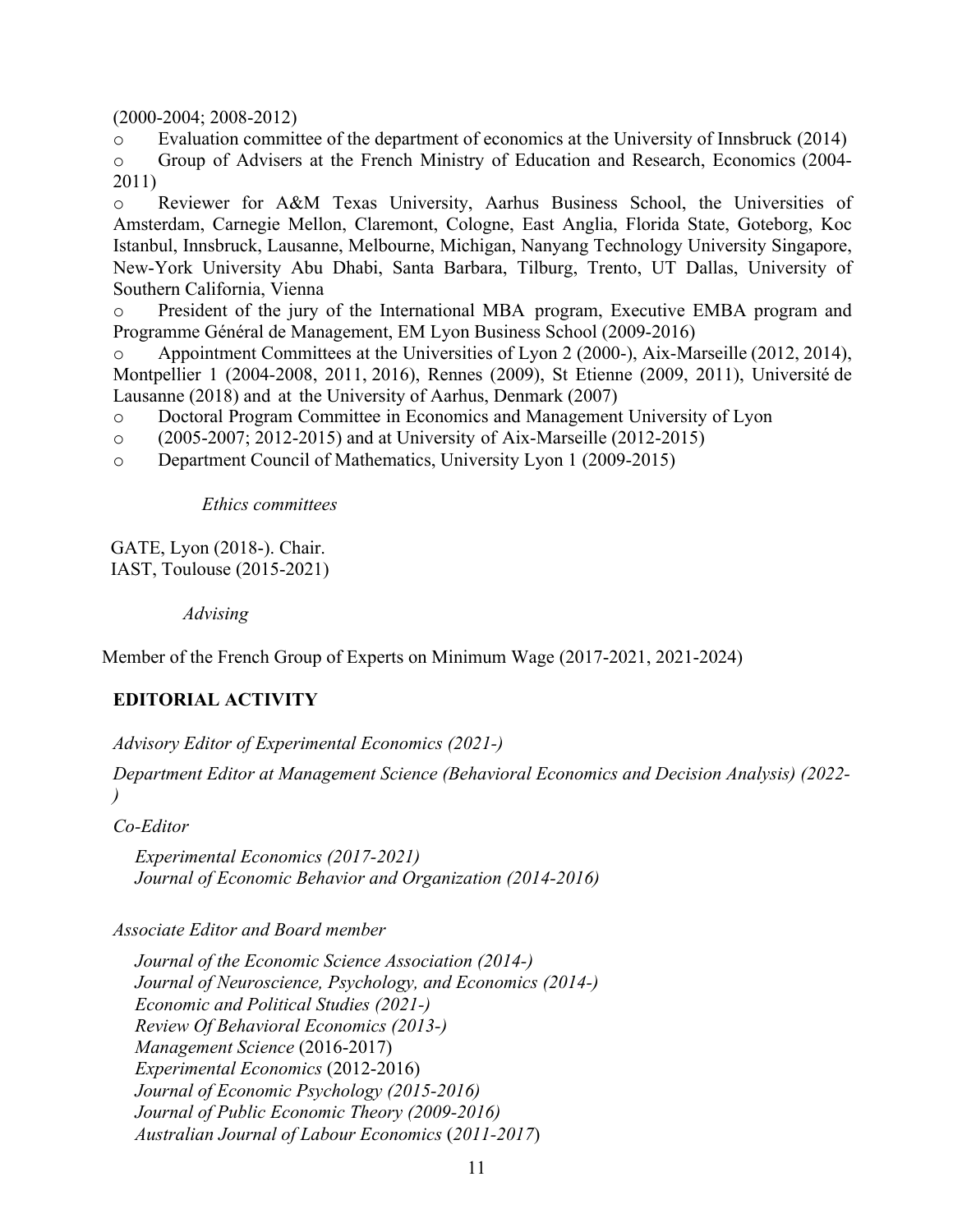Member of the Scientific Committee of *Revue Economique* (*2008-2012*)

### *Guest associate editor*

*Economic and Political Studies,* Special issue on Behavioral and Experimental Economics for Policy Making (2019-20) *Revue d'Economie Politique,* Papers and Proceedings of the 63rd Conference of the French Economic Association (2014), with F. Bourguignon *Revue Economique,* Papers and Proceedings of the 60th Conference of the French Economic Association (2012); Special Issue on the Economics of Ethical Behavior (2019) *Management Science,* special issue on Behavioral Economics and Finance (2010) *Journal of Public Economic Theory*, special issue on Behavioral Public Economics (2011) *Economie et Prévision*, special issue on the Economics of Human Resources (2004) (in French) *International Journal of Manpower,* special issue on Personnel Economics (2003)

#### *Section Editor*

Section Editor for Behavioral and experimental labor economics (20 chapters) in the Handbook of Labor, Human Resources and Population Economics edited by Klaus Zimmermann, Springer (2021)

#### *Reviewer*

*American Economic Review, Annals of Economics and Statistics, Berkeley Journals, China Economic Review, Cognition, Contemporary Economic Policy, Eastern Economic Review, Econometrica, Economic Inquiry, Economic Journal, Economic Theory, Economie et Prévision, Economics of Education Review, Economics Letters, European Economic Review, Experimental Economics, Frontiers, Games, Games and Economic Behavior, Industrial and Corporate Change, International Journal of Industrial Organization, International Tax Journal, Journal of Economic Behavior & Organization, Journal of Economic and Management Strategy, Journal of Economic Psychology, Journal of Economic Surveys, Journal of the European Economic Association, Journal of Institutional and Theoretical Economics, Journal of Law, Economics and Organization, Journal of Neuroscience, Psychology, and Economics, Journal of Public Economics, Journal of Public Economic Theory, Labour Economics, Louvain Economic Review, Management Research News, Management Science, Managerial and Decision Economics, National Tax Journal, Nature, Nature Communications, Nature Human Behavior, Organization Science, PLOS One, PNAS, Psychological Science, Quarterly Journal of Economics, Review of Economic Studies, Revue Economique, Scandinavian Journal of Economics, Science, Scientific Reports, Social Choice and Welfare, Southern Economic Review, Theory and Decision.*

## **CONFERENCES (2000 – 2022)**

2021: 2nd Global Online Around-the-Clock Conference of the Economic Science Association (July)

- 2020: 1st Global Online Around-the-Clock Conference of the Economic Science Association (September)
- 2019: *European Association of Labour Economists,* Upsala (September); Asia-Pacific meeting of the Economic Science Association, New-York University Abu Dhabi (January); *Association Française d'Economie Expérimentale (ASFEE) Conference*, Toulouse (June)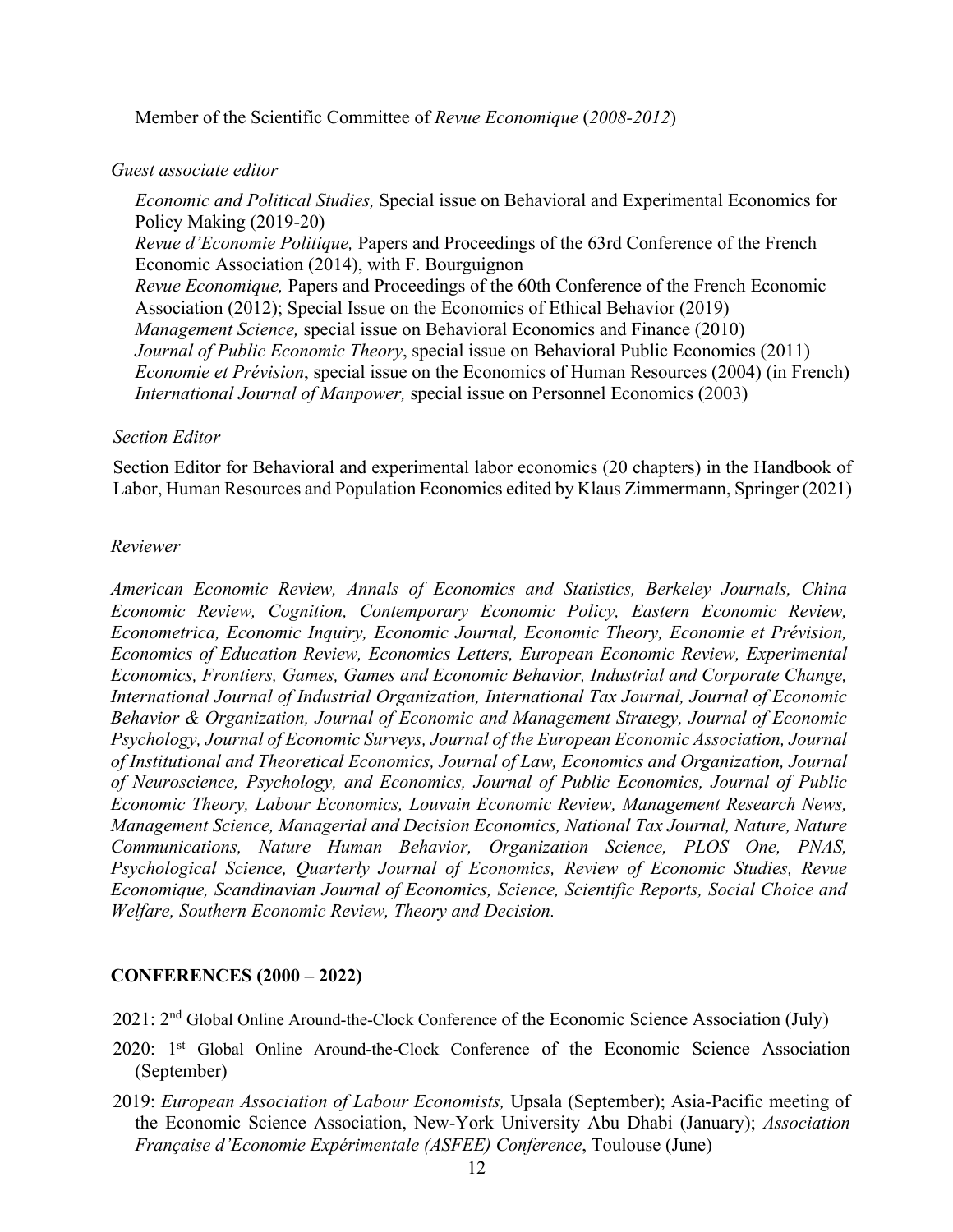- 2018: *European Association of Labour Economists,* Lyon (September); World meeting of the *Economic Science Association*, Berlin (June), *Journées de Méthodologie Statistique,* INSEE, Paris (June); *Association Française d'Economie Expérimentale (ASFEE) Conference*, Nice (June).
- 2017: *European Association of Labour Economists,* St Gallen (September).
- 2016: European Meeting of the *Economic Science Association*, Bergen (September), World Meeting of the *Economic Science Association*, Jerusalem (July).
- 2015: *Society for Philanthropy Initiative*, Chicago (September), European Meeting of the *Economic Science Association*, Heidelberg, (September), World Meeting of the *Economic Science Association*, Sydney (July), *European Association of Labour Economists and Society of Labor Economics,* Montreal (June), *Association Française de Science Economique*, Rennes (June); *Association Française d'Economie Expérimentale, Paris* (June).
- 2014: European Meeting of the *Economic Science Association,* Prague, September; Congress of the *European Association of Social Psychology* (EASP), Amsterdam (July); *Association Française de Science Economique*, Lyon (June); *Association Française d'Economie Expérimentale,*  Besançon (June).
- 2013: *European Association of Labour Economists*, Turin (September); *Economic Science Association*, World Meeting, Zurich (July); *Association Française d'Economie Expérimentale,*  Lyon (June).
- 2012: *Economic Science Association*, European Meeting, Cologne (September), *European Association of Labour Economists*, Bonn (September); *Association Française de Science Economique*, Paris (July); *Economic Science Association*, World Meeting, New-York (June); *Association Française d'Economie Expérimentale,* Montpellier (May); *Society of Labor Economics,* Chicago (May).
- 2011: *European Association of Labour Economists, invited session on Experimental labour economics,* Cyprus (September); Congrès de *l'Association Française de Science Economique*, Paris (September); *Economic Science Association*, World Meeting, Chicago (July); *Association Française d'Economie Expérimentale*, Fort de France (May); *Journées de l'AFSE, Besancon (Mai); Society of Labor Economics,* Vancouver (May).
- 2010: *European Association of Labour Economists and Society of Labor Economics,* London (June), *Economic Science Association*, World Meeting, Copenhagen (July); *Association Française de Science Economique*, Paris (September); *Association Française d'Economie Expérimentale*, Grenoble (September).
- 2009: *European Association of Labour Economists*, Tallin (September); *Association Française de Science Economique*, Paris (September); *Economic Science Association*, World Meeting, Washington D.C. (June); *Journées de Micro-économie Appliquée*, Dijon (June); Workshop of the *Association of Public Economic Theory*, Lyon (June)
- 2008: *European Association of Labour Economists*, Amsterdam (September); *Economic Science Association*, European Meeting, Lyon (September); *Association Française de Science Economique*, Paris (September); *Economic Science Association,* World Meeting, Pasadena (June); Workshop on Tournaments, Contests and Relative Performance Evaluation, Raleigh (February).
- 2007: *Society for Psychophysiological Research*, Savannah (October); *European Association of Labour Economists*, Oslo (September); Congrès de *l'Association Française de Sciences Economiques* (AFSE), Paris (September); *Economic Science Association*, World Meeting,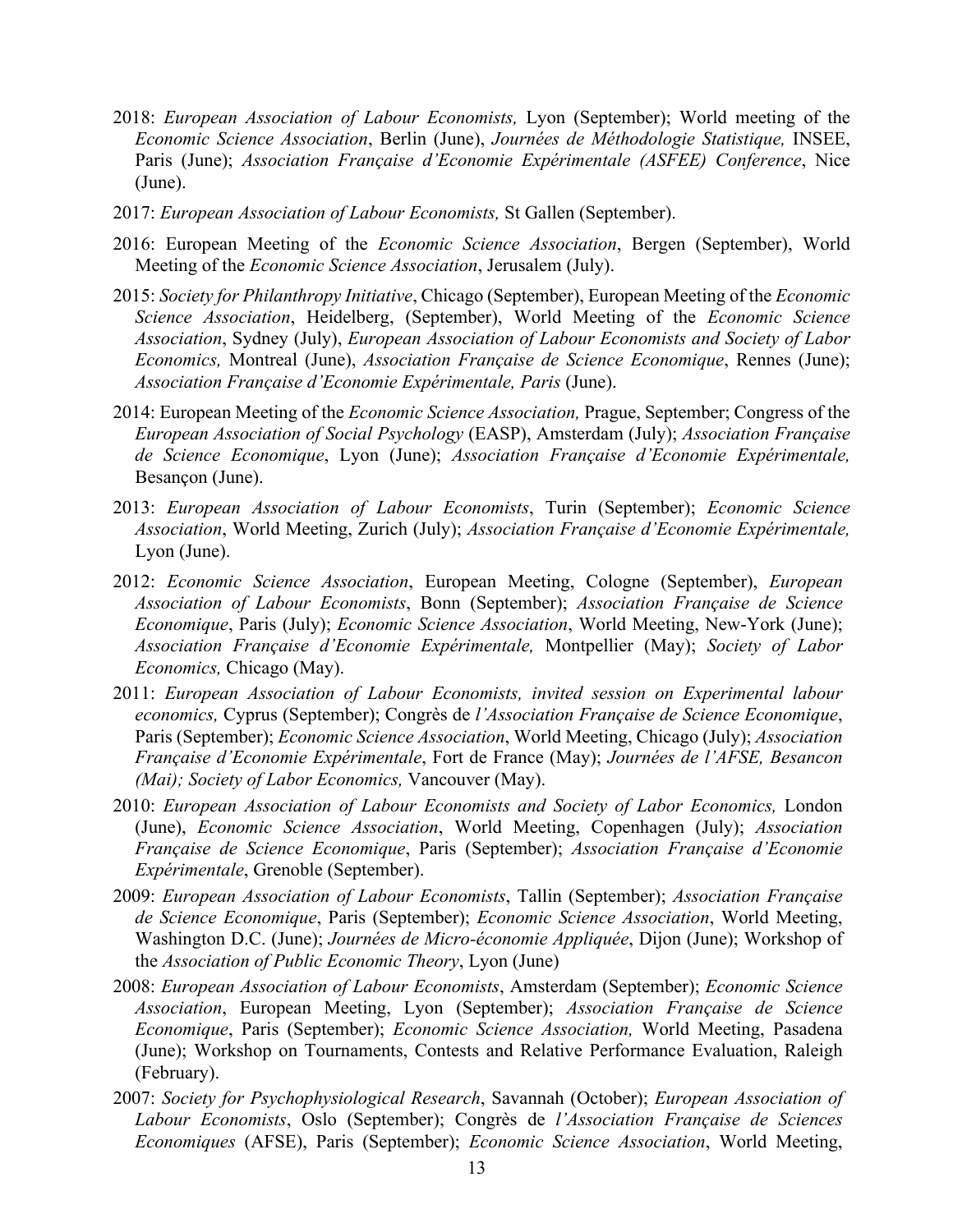Rome (June); *Journées de Micro-économie Appliquée*, Fribourg (May); *French Economic Association* conference (AFSE), Lyon (May); 3rd *International Meeting on Experimental and Behavioral Economics*, Malaga (March).

- 2006: *European Association of Labour Economists*, Prague (September); *Economic Science Association*, European Meeting, Nottingham (September); Congrès de *l'Association Française de Sciences Economiques* (AFSE), Paris (September); *APET* Conference, Hanoi (July); World Congress *IAREP-SABE*, Paris (July); *Economic Science Association*, World Meeting, Atlanta (June); *Journées de Micro-économie Appliquée*, Nantes (June); 2<sup>nd</sup> International Meeting on Experimental and Behavioral Economics, Valencia (May); *Canadian Economic Association*, 40th Annual Meeting, Montreal (May).
- 2005: *Southern Economic Association*, Washington (November); *Economic Science Association, North-American Meeting,* Tucson (October); *Association Française de Science Economique*, Paris (September); *Economic Science Association, World Meeting,* Montreal (June); *European Society for Population Economics*, Paris *(*June); *Society of Labor Economics – European Association of Labour Economists*, San Francisco (May); *Journées d'Economie Expérimentale,*  Rennes (June); *Journées de Micro-Economie Appliquée,* Hammamet (May).
- 2004: *Economic Science Association, North-American Meeting (*Tucson); *European Association of Labour Economists Conference*, Lisbon (September); *Association Française de Science Economique*, Paris (September); *Public Economic Theory*, Beijing (August); *Economic Science Association,* Amsterdam (June); *Société Canadienne de Sciences Economiques*, Quebec (May); *Society of Labor Economists,* San Antonio (April); *American Economic Association*, San Diego (January).
- 2003: *European Association of Labour Economists Conference*, Sevilla (September); *Association Française de Science Economique,* Paris (September); *Society for the Advancement of Behavioral Economics*, Lake Tahoe (July); *Economic Science Association Conference,*  Pittsburgh (June); *Journées de Micro-Economie Appliquée,* Montpellier (June); *ESRC Conference on Pay, Incentives and Performance*, Bristol (April).
- 2002: *Economic Science Association*, Strasbourg (September); *European Association of Labour Economists,* Paris (September); *Public Economic Theory*, Paris (July); *Economic Science Association*, Boston (June); *Journées de Micro-économie Appliquée*, Rennes (June); *French Conference on Experimental Economics*, Paris (May); *Association Française de Science Economique*, Lyon (May).
- 2001: European Association of Labour Economists, Jyvaskyla (September); European Economic Association, Lausanne (August); *Society for the Advancement of Economic Theory*, Ischia (July); *Economic Science Association*, Barcelona (June); *Journées de Micro-économie Appliquée*, Nancy (June); *Journées d'Economie Expérimentale,* Strasbourg (May).
- 2000: Economic Science Association, Regional Meeting, Amsterdam, (October); European Economic Association, Bolzano (September);  $1<sup>st</sup>$  World Conference Society of Labor *Science Association* conference, New-York (June); 17èmes *Journées de Micro-économie Appliquée*, Québec (June).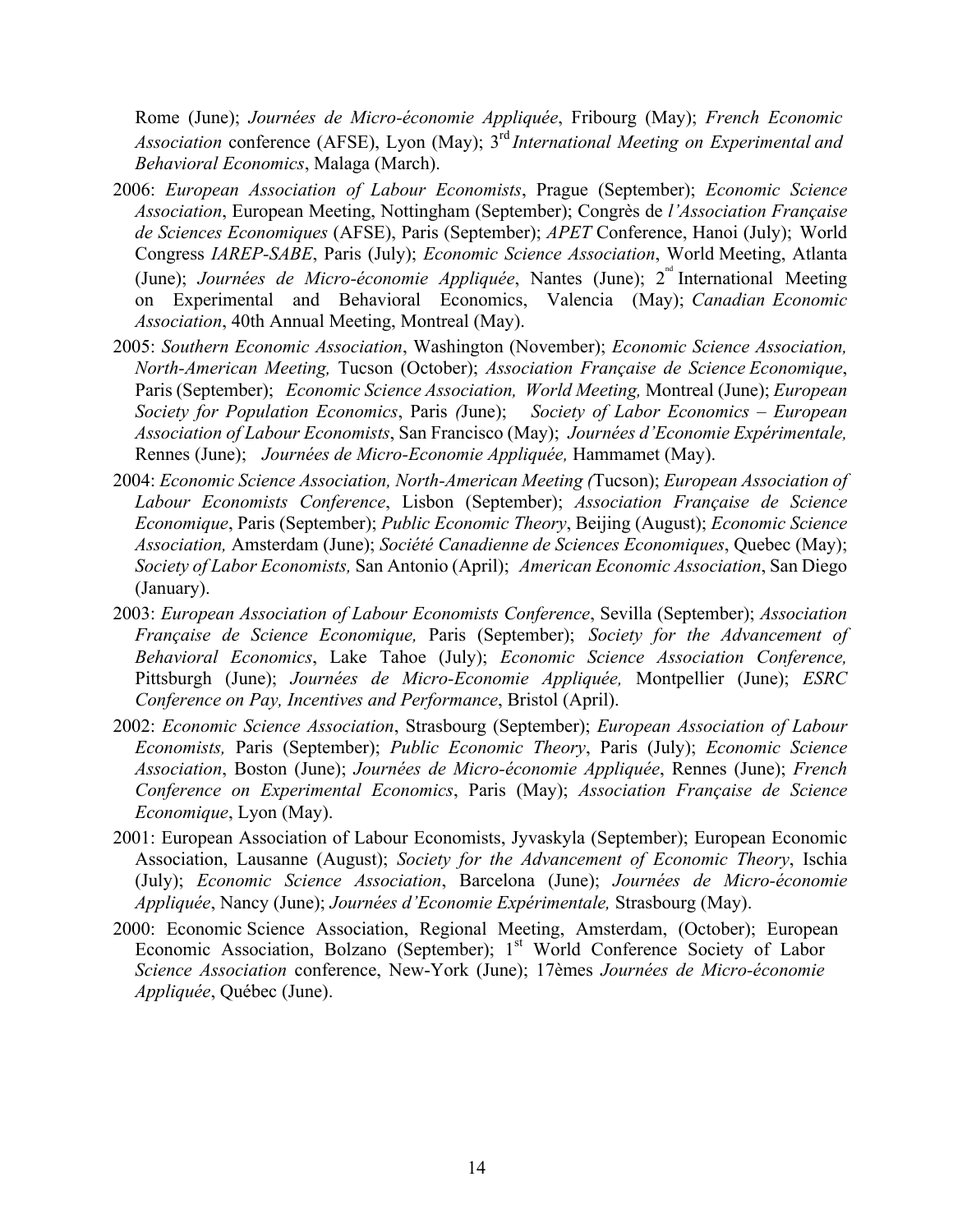#### **INVITED PRESENTATIONS (2000 – 2022)**

2022: University of Regensburg (February); LEGO, Université de Bretagne (January)

- 2021: University of Pennsylvania (December); Journées de l'Economie, Lyon (November); Philosophy and Economie of Emotions, AMSE (September); WZB, Berlin (June); University of Munich (May); University of Trento (April); Shandong University, Jinan (March); CREST, Ecole Polytechnique, Paris (March); Adam Smith Business School, University of Glasgow (March); University of Michigan SBEE, Ann Harbor (February); Beta, Nancy (January); Grandes Conferences du Beta, Keynote, Nancy (January).
- 2020: Erasmus Institute, Rotterdam (December); Purdue University webinar (December); LUISS, Roma (November); LEMNA, Nantes (November); Journées de l'Economie, Lyon (November); Indepth Virtual workshop (October); SABE Annual Conference, Higher School of Economics, Moscow, Herbert Simon Honorary Lecture (July); Middlebury College Webinar (July); University of Kent, Global Labor Organization seminar (July); ANR Jobsustain Virtual workshop (July); University of Brisbane Webinar (June). University of Düsseldorf webinar (April); University of Bilbao (January); University of East Anglia, Norwich (January); Max Planck Institute, Bonn (January).
- 2019: University of Grenoble (December); Conférence des Confluences, CNRS, Lyon (December); University of Auckland (November); 14th annual Australia New Zealand Workshop in Experimental Economics (ANZWEE), Melbourne, keynote (November); University of Melbourne (November); Journées de l'Economie, Lyon (November); University of Brno, keynote (October); University of Prague (October); University of Göteborg (October); European meeting of the Economic Science Association, Dijon, keynote (September); Workshop on New Directions of Research on Identity and Governance, Monash University Prato (June); European Workshop on Behavioral and Experimental Economics (EWEBE), Lyon (June); 18<sup>th</sup> Louis-André Gérard-Varet Conference, Aix-en-Provence, keynote (June); 2nd Reading Experimental and Behavioural Economics Workshop (REBEW), University of Reading, keynote (May); University of Bath (May); LISER, Luxembourg (April); Université Paris Dauphine (April); University of Vienna (March); Vienna Behavioral Economics Network (VBEN) (March); University of California at Santa Barbara (February); Workshop on Ethics and Emotions, Paris, keynote (February); WESSI Conference, New-York University Abu Dhabi (January); Indepth workshop, Ecully (January); Jeudis du CNRS, Marseille (January).
- 2018: University of Göttingen (December); Workshop in Behavioral Economics, Dijon (November); North-American meeting of the Economic Science Association, Antigua, keynote (October); 3rd Workshop on Psychological Game Theory: Modeling Emotions with Economic Theory, Soleto, keynote, (July); Area Bay Workshop in Behavioral Economics, Hong-Kong (June); European Workshop on Experimental and Behavioral Economics (EWEBE), University of Tilburg (May); University of Innsbruck (April); University of Maastricht (March); University of Aarhus (March); Winter School on PPE, Aussois (March); University of Birmingham (February); Institut Paul Bocuse, Lyon (February); Université Paris 1, Séminaire Eco-Psycho, Paris (February); Ministère de la Transition Ecologique, Paris (January).
- 2017: Monash University (November); Queensland University of Technology. Brisbane (November); Journées de l'Economie, Lyon (November); Peking University (October); Tsinghua University (October), Zejiang University, Hangzhou (October); Zejiang University of Finance and Economics, Hangzhou (October); Workshop on Behavioral and Experimental Economics, Beijing Normal University, keynote (November); CEDEX, University of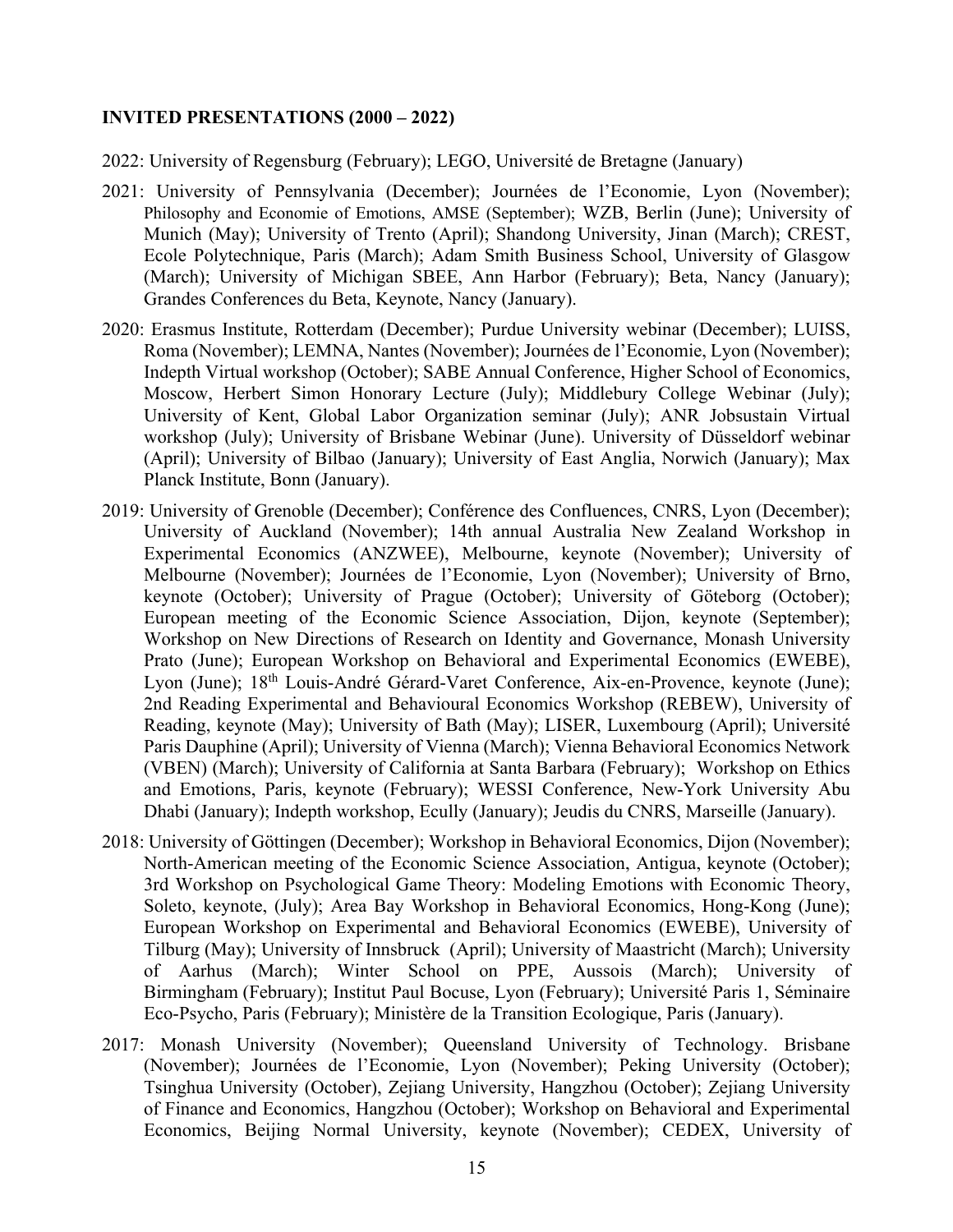Nottingham (October); 2nd GATE-Lab CORTEX Workshop, Lyon (October); University of Amsterdam (September); WISG conference on security, Paris (September); 68° North Conference on Behavioral Economics in Lofoten islands (August); University of Tel-Aviv (July); University of Innsbruck (June); Invited session Journées Louis-André Gérard-Varet, Aix-en-Provence (June); 10th M-BEES Conference, Maastricht (June); University of Geneva (May); Experimental Public Choice Workshop, Lille (May); University of Trier (May); Psychology and Economics workshop, Universities of Cologne, Konstanz and Friedrichshafen, Friedrichshafen (April); Séminaire Epistémologie des sciences cognitives, ENS de Lyon (April); Renmin University of China (March, October); Central University of Finance and Economics (March, October); Beijing Normal University (March); Jiao Tong University, Xi'an (March); Rady School of Business, San Diego (March); University of Anchorage (February); Middlesex University, London (January); UNEDIC (January).

- 2016: University of Vienna (December); Penn State University (December); University of Amsterdam (November); Journées de l'Economie, Lyon (October); University of Turku (September); University of Marseille (September); Warwick Economics Summer School, Warwick (July); EWEBE Workshop (European Workshop on Experimental and Behavioral Economics) University of Cologne (June); University of Maastricht (May); Nuffield College, University of Oxford (May); Augustin Cournot Doctoral Days, Strasbourg (April); Colloque Genèse des Radicalisations, CNRS, Paris (April); COPE conference, Aachen, keynote (March); Workshop on Behavioral Public Economics, Mannheim (March); CREDEG, University of Nice (March); Workshop in Behavioral Economics, University of California at Santa Barbara (February); BETA, University of Strasbourg, keynote (January); European University Institute, Florence (January).
	- 2015: University of Fribourg (December); University of Lausanne (December); University of Bergen (November); University of East Anglia (November); University of Shandong (November); Workshop on Social norms and moral norms, Lyon (October); Journées de l'Economie, Lyon (October); European Commission, TAXUD and HOME, Brussels (October); Workshop on Entrepreneurship, Florida State University, Tampa (October); Zurich Workshop in Economics, Lucerne, keynote (September); ESA World Meeting round table, Sydney (July); University of Bologna (May); Hebrew University of Jerusalem (May); University of Chicago (April); ICES George Mason University, Washington D.C. (April); IMEBESS conference, Toulouse School of Economics, keynote (April); CIRPEE, Université Laval, Québec (March); Doctoriales de l'ADRES, CES, University Paris I, keynote (February); BETA, University of Lorraine, Nancy (January); University of Jena (January); University of Cologne (January).
	- 2014: University of Zurich (December); Monash University (December); Queensland University of Technology (December); University of Aarhus (November); HEIDI-CORTEX Workshop (October); New-York University, Abu Dhabi (September); Les Rendez-Vous du Savoir, Lyon (June); University of Innsbruck (May); ENS de Cachan (May); Fudan University, Shanghai, Workshop Beijing Normal University – GATE (April); Séminaire Roy, Paris School of Economics (March); University of Copenhagen (March); February); University of Rennes (January); University of Essex (January); CAGE Conference on Individual Characteristics and Economic Decisions University of Warwick (January).
	- 2013: University of Xiamen, keynote (December); University of Hamburg (November); University of Paris I (October); European Communities, Fiscalis workshop, Brussels (September); Dijon Business School (July); University of Edimburgh (June); University of Padova (May); University of Florence, keynote (May); University of Rotterdam (April); Nanyang Technology University, Singapore (March); University of Francfort, EWEBE workshop (March); Florida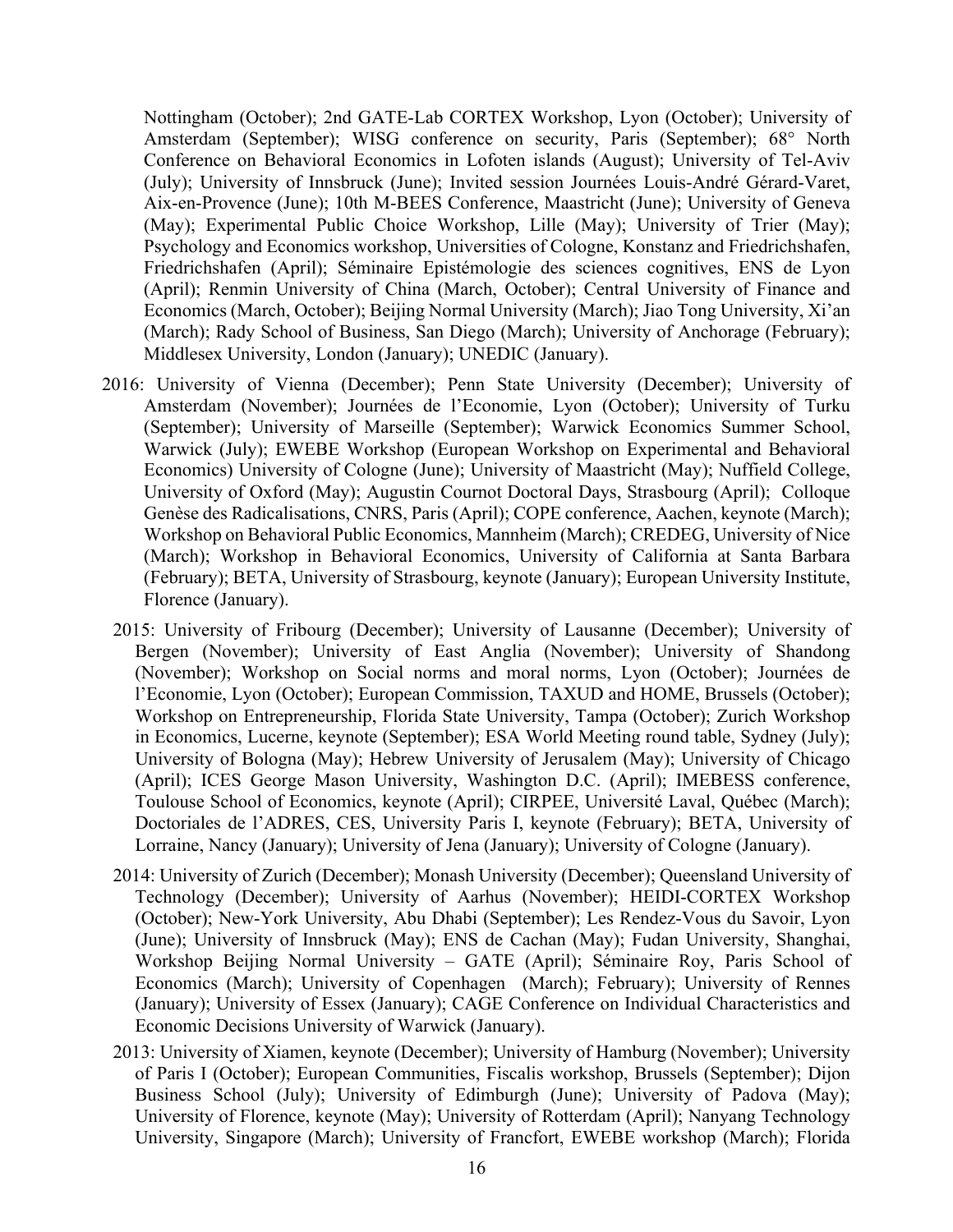State University, Talahassee (February); Texas A&M University, College Station (February); South Methodist University, Dallas (February); University of Texas at Dallas (February); CORTEX Seminar, Lyon (January).

- 2012: University of Cergy (November); Journées de l'Economie, Lyon (November); University of Amsterdam, CREED (October); Musée des Confluences, Lyon, keynote (October); CORTEX Behavioral Economics Workshop, Lyon (September); Symposium on Identity and Incentives in Organizations, Toulouse School of Economics (June); Workshop Empirical Methods in Public Finance, Max Planck Institute for Tax Law and Public Finance, Munich (May); Workshop on conflicts, University of Rennes (May); Second Symposium on Biology of Decision-Making, Paris (May); 3rd Workshop Beijing Normal University – GATE, Beijing (April); Université de Besançon (April); Koc University, Istanbul (April); University of East Anglia (March); Interdisciplinary Workshop in Behavioral and Decision Science, Nanyang University, Singapore (March); Séminaire Fourgeaud, Paris (February); University of Munich (January); WZB, Berlin (January); University of Francfort (January).
- 2011: Workshop on Field experiments, Montpellier (November); University of Munich, EWEBE workshop (November); University of Bremen (November); Journées de l'Economie, Lyon (November); University of Innsbruck (October); Presidential address Conference French economic Association (September); University of Konstanz (June); University of Guelph (April); EMIR workshop on Incentives, Lyon (March); University of Sydney (March); Monash University, Melbourne (March); Nanyang University, Singapore (March); University of Rennes, CREM (February); GREQAM, University of Mediterranée (January).
- 2010: Paris School of Economics (December); Journées de l'Economie, Lyon (November); MINT workshop on network theory, Paris (November); University of Tilburg (October); University of Nijmegen (October); Aarhus School of Business (September); University of Heidelberg (July); University of Bern (June); workshop on Incentives and learning within organizations (INAPOR), Nice (June); workshop Advances in experimental economics by CIRPEE, Paris (May);  $1<sup>st</sup>$  Workshop on labor economics, Beijing Normal University – GATE, Beijing (May); University of Pittsburgh (April); workshop L'expérimentation en économie: orientations et développements récents, Université des Antilles, Fort-de France (March); MINT workshop on network theory, Lyon (February); BETA, University of Strasbourg (January)
- 2009: 4th EWEBE Workshop, Universitat Autonoma, Barcelona (December); Workshop on Personnel Economics, Aarhus School of Business (December); University of Warwick (November); Entretiens de l'AFSE, Journées de l'Economie, Lyon (November); 1<sup>st</sup> BEE workshop TSE-GATE, Toulouse (October); University of Innsbruck (October); ASFEE Workshop on neuroeconomics, Grenoble (October); Congrès de *l'Association Française de Sciences Economiques* (AFSE), Paris (September); Beijing Normal University, Beijing (May); George Mason University, Washington D.C. (February); GREMAQ, University of Toulouse (February); University of Nancy (January);
- 2008: (December); Universidade Federal do Rio de Janiero (July); NBER Summer Institute Empirical Personnel Economics Workshop, Cambridge (July); Behavioral and Experimental Economics Symposium, University of Maastricht (June); University of Nice (June); University of Liege (May); University of Aarhus (April); ANR Workshop on motivation, University of Paris 1 (February); University of California at Santa Barbara (February).
- 2007: University of Tilburg (December);  $2<sup>nd</sup>$  EWEBE Workshop, University of Lyon (December); University of Rennes (October); University of Copenhagen (September); University of Aarhus, CCP (September); Workshop on The Economics of the Workplace, University of Rotterdam (June); ANR workshop on Risk Attitude. Emotions and tax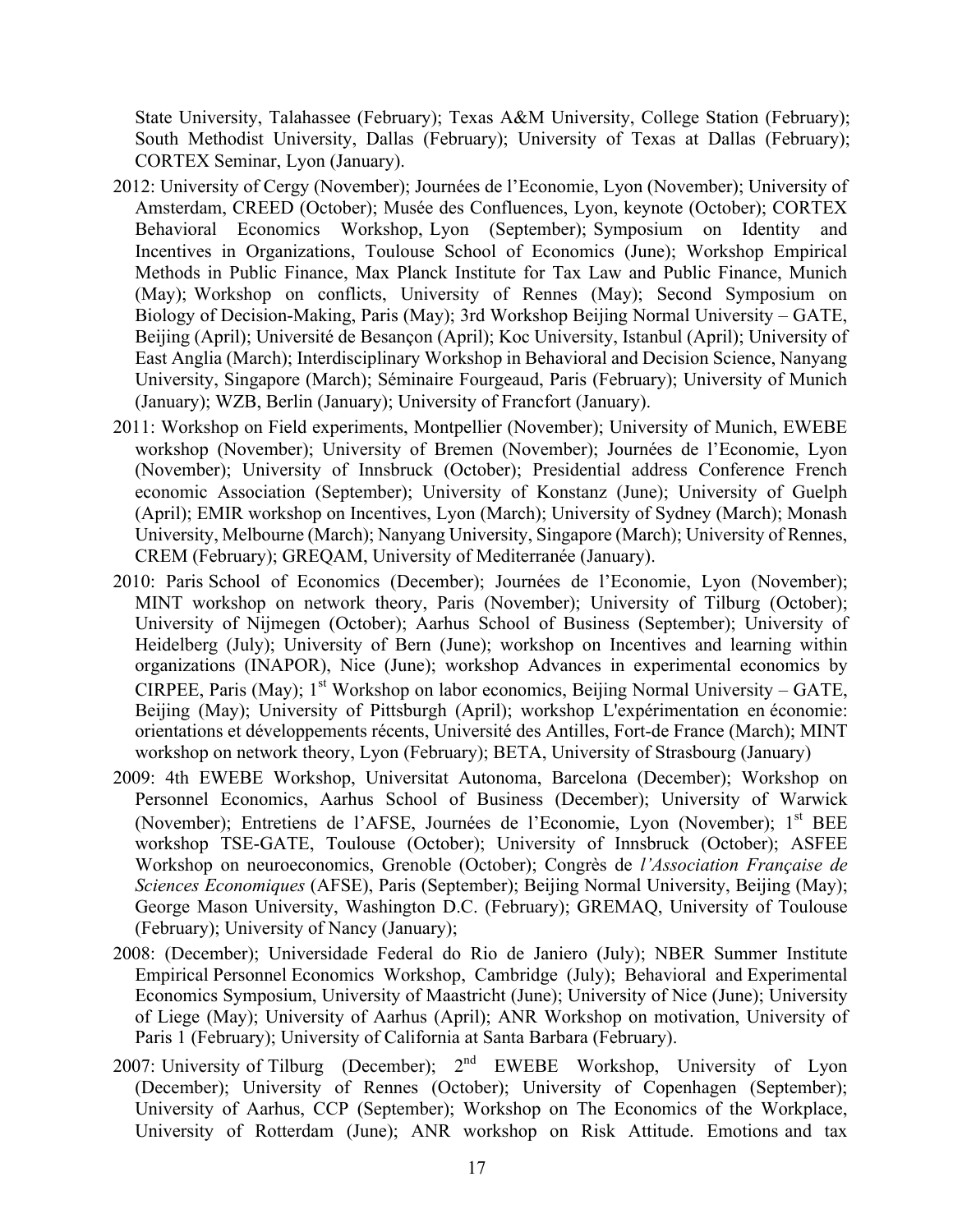evasion, University of Montpellier (May); INSEE, Paris (May); University of Nottingham (April); Aarhus School of Business (April); IZA, University of Bonn (April); Conference on the Experimental Methods in Social Sciences (AFSP-GAEL, CERAPS, CEVIPOF, PSE, Ecole Polytechnique), Paris (January); University of Rennes (January).

- 2006: Workshop on Coordination in Imperfect Markets, Supelec, Gif sur Yvette (December); 1st EWEBE Workshop, University of Valencia (December); Econ Club, Boone, U.S.A. (November); Appalachian State University, Boone, U.S.A. (November); Workshop on the Analysis of Firms and Employees: Quantitative and Qualitative Approaches (CAFE), IAB, Nuremberg (September); IAREP-SABE World Meeting, Final Round Table (July); Centre d'Etudes de l'Emploi, Paris (June); International Workshop On Behavioural Game Theory and Experiments, University of Naples, Capoue, (May);. University of East Anglia, Norwich (March); University of London, Royal Holloway (March); Université de Rennes, CREM (March); Université Laval, Québec (February); Workshop on Incentives and Communication, University of California at Santa Barbara (February); Université de Paris I (January).
- 2005: University of Fribourg, Switzerland (December); Workshop on Gender and the Labor Market, University of Stanford (November); NBER Summer meeting, Cambridge (July); Workshop on Utility and Inequality, PSE, Paris (June); Experimental Public Economics Workshop, Andrew Young School of Policy Studies, Georgia State University, Atlanta (May); Tinbergen Institute, University of Amsterdam (May); Ringberg Workshop, Max Plank Institut, Tegernsee (February).
- 2004: University of Erfurt (December); Interdisciplinary Workshop on cross-cultural studies,.University of Montpellier (November); Aarhus School of Business (October); Association Française de Sciences Economiques, Round Table on the future of the economic profession, Paris (September); GREQAM, University of Aix-Marseille (April).
- 2003: Ecole de Management, Lyon (June); University of Western Sydney, Campbelltown, Australia (June); University of Western Sydney, Paramatta (May); Workshop on Leadership and Social Interactions, Lyon (March); University of Dijon (March); ATOM, University of Paris 1 (March).
- 2002: CLS, Aarhus Business School (December); ENS Ulm Midis d'Economie et Philosophie, Paris (December);
- 2001: CIRANO, University of Montréal (November); CREST LEI, Paris (May); CIRANO, University of Montréal (February).
- 2000: Arn Ryde Symposium, University of Lund, Sweden (November); LEA GREQAM CORE, Aix en Provence (June); Workshop on "Nouvelles Formes d'Organisation du Travail, CEPREMAP, Paris (May); Workshop on « Changement technologique, Innovation et espace", INRA, Dijon (March); ERUDITE, University Paris XII (March, 2000); CIRANO, University of Montréal (February); CREFA, University Laval of Québec (February).

#### **ORGANIZATION OF CONFERENCES**

World Meeting of the *Economic Science Association* (ESA), Lyon, July 2023.

Gate- University of Shandong Virtual Workshop, 29 September 2022.

Gate – Göteborg - MPI Bonn Virtual Workshop, 19 May 2021.

INDEPTH Workshop (Scientific Breakthrough Program, University of Lyon), Lyon, 6 October 2020.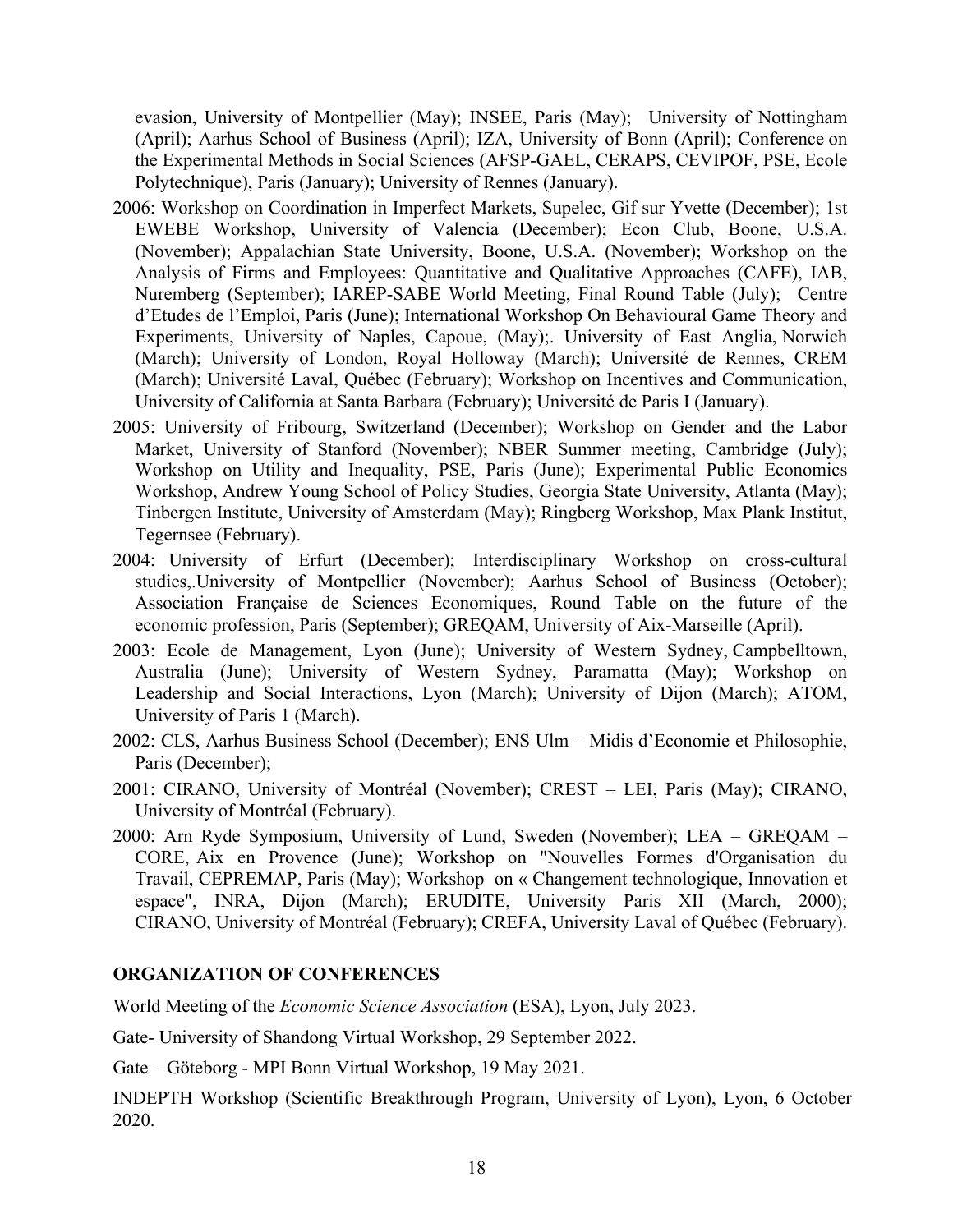2020 and 2021 ESA Global Online Around-the-Clock Conference, 10-12 September 2020 and 8-10 July 2021.

*11th Conference of the French Association of Experimental Economics (ASFEE), Lyon, 1-3 July 2020. Cancelled.*

*7th International Meeting on Experimental and Behavioral Social Sciences (IMEBESS), Lyon, 14- 15 May 2020. Cancelled.*

European Workshop in Experimental and Behavioral Economics (EWEBE), Lyon, 16-17 June 2019.

Workshop Emotions and Ethics: Insights from Behavioral Economics, Paris School of Economics, Paris, 1 February 2019.

Kickoff meeting of INDEPTH (Scientific Breakthrough Program, University of Lyon), Lyon, 29 January 2019.

29th Conference of the *European Association of Labour Economists*, Lyon, September 2018.

2nd CORTEX-FELIS Workshop on Social Norms and Moral Norms, Ecully, 23-24 October 2017.

*Journées de l'Economie,* Lyon, November *(JECO)* – Organization of sessions on "Corruption: comment en sortir?", 2019 ; "L'intelligence artificielle : quelles conséquences pour le travail?", 2018; "The behavioral dimensions of job search", 2017; "Nudges", 2016; "All cheaters?", 2015; "The origins of gender differences on the labor market", 2014; "The carrot or the stick: which police do we want?" and "Why do we donate to charities?", 2012.

*4th Behavioral and Experimental Economics BEE Lyon-Toulouse workshop,* Lyon, 7-8 Dec. 2015. CORTEX-FELIS Workshop on Social Norms and Moral Norms, Ecully, 16-17 October 2015.

Participation to the design and conduct of the Grande Expérience Participative during the *Nuit Européenne des Chercheurs*, Lyon, 25 September 2015.

Member of the program committee of the conferences of the European Association of Labour Economists (2012- ).

Member of the program committee of the conferences of the French Economic Association (2002- 2015, 2018).

Member of the program committee of the conferences of the *French Association of Experimental Economics* (*ASFEE*) (2008-).

Member of the program committee of the conference Louis-André Gérard-Varet (2014- ).

2nd CORTEX workshop on Behavioral Economics, Ecully, October 2014.

63rd Congress of the *French Economic Association (AFSE)*, Lyon, 16-18 June 2014.

4th Conference of the *French Association of Experimental Economics* (*ASFEE*), Lyon, 20-21 June 2013.

Member of the program committee of the conference of the Association for Public Economic Theory, Lisbon, 4-7 July 2013.

Member of the program committee of the CORTEX International conference, Lyon, 3-5 June 2013. Member of the program committee of the Doctoriales ADRES (2013-2014).

3rd *BEE Workshop GATE-TSE*, "Behavioral and Experimental Economics", Toulouse, 28-29 November 2012 (Co-organization with Toulouse School of Economics).

*1st CORTEX workshop on Behavioral Economics*, Lyon, 8 October 2012.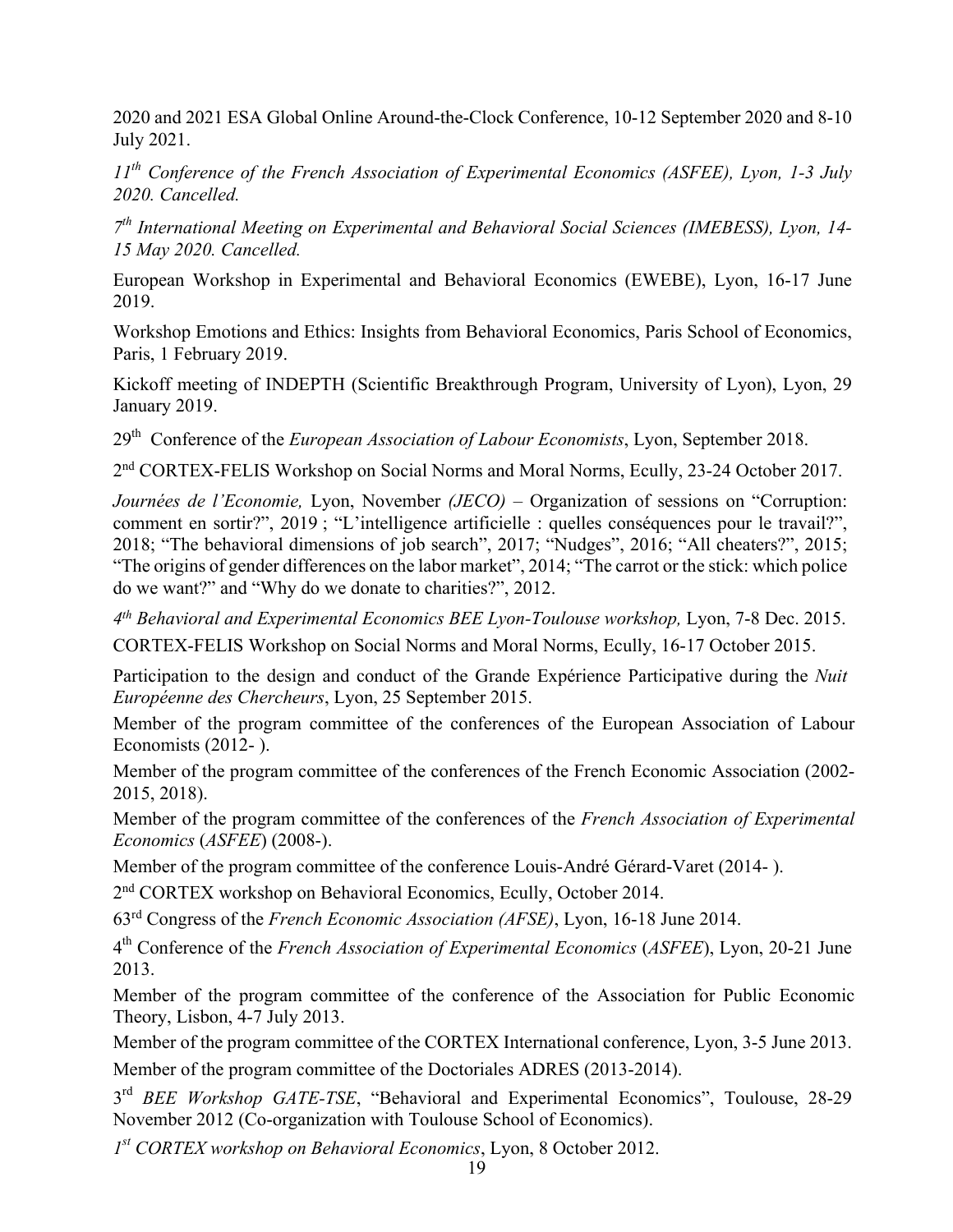*3rd workshop Beijing Normal University* - *GATE*, Beijing, 19-20 April 2012 (co-organization).

*Journées de l'Economie (JECO)* - Organization of a session on "Behavioral economics and happiness" and a round table on "the employment of PhDs in economists", Lyon, 10 November 2011.

60th Congress of *the Association Française de Science Economique*, Paris, 8-9 September 2011.

*2nd workshop Beijing Normal University* - *GATE*, Lyon, 7-8 June 2011 (co-organization).

2nd *BEE Workshop GATE-TSE*, "Behavioral and Experimental Economics", Lyon, 9-10 May 2011 (Co-organization with Toulouse School of Economics).

*EMIR final workshop* « *Experiments on Incentives, Motivation and Rationality* » – ANR, Lyon, 28-29 March 2011.

Journées de l'Economie - Organization of a round table on "*Emotions and economic decisions"*, Lyon (November 2010).

UTA (Université tous âges) - Organization of a series of conferences on "*How do economists think*?" Lyon (October 2010 – May 2011).

*1st workshop Beijing Normal University* - *GATE*, Beijing, May 2010 (co-organization)

MINT *workshop on network theory (ANR),* Lyon, February 2010 (co-organization).

Entretiens de *l'Association Française de Science Economique* (AFSE*)* "Rémunération des dirigeants et performance des entreprises", Lyon, November 2009.

1st *BEE Workshop GATE-TSE*, "Behavioral and Experimental Economics", Toulouse, October 2009 (Co-organization with Toulouse School of Economics).

Workshop of the *French Association of Experimental Economics* (ASFEE) on "How can Neurosciences inform Economics?" Grenoble, October 2009 (co-organization).

Workshop of the *Association for Public Economic Theory* (APET) on "Public Eonomics: Theoretical and Experimental Approaches," Lyon, June 2008.

Exhibition on Experimental Economics, *Journées de l'Economie*, Lyon, November 2008.

European Meeting of the *Economic Science Association*, Lyon, September 25-28, 2008.

2nd *European Workshop on Experimental and Behavioral Economics* (EWEBE2), Lyon, December 7-8, 2007

Conference of the *Association Française de Science Economique* (AFSE) and Experimental Economic Network on Behavioral Economics and Experiment, Lyon, May 23-25, 2007.

Workshop on Utility and Inequality, PSE Jourdan Paris, with A. Clark and C. Senik, June 10-11, 2005.

Meeting of the HR-FIDEXE application for a European Integrated Project (Human Resources-Field Data and EXPEriments), Lyon, October 10-11, 2003.

Workshop on "Leadership and Social Interactions", Lyon, March 28-29, 2003.

Conference of the *French Economic Association* (AFSE) on Personnel Economics, Lyon, May 16-17, 2002.

Summer School on Experimental Methods in Economics EME 2000, Lyon, July 3-7, 2000, and EME 2001, Lyon, 15-20 June, 2001.

7th Conference of the *European Association of Labour Economists*, Lyon, September 1995.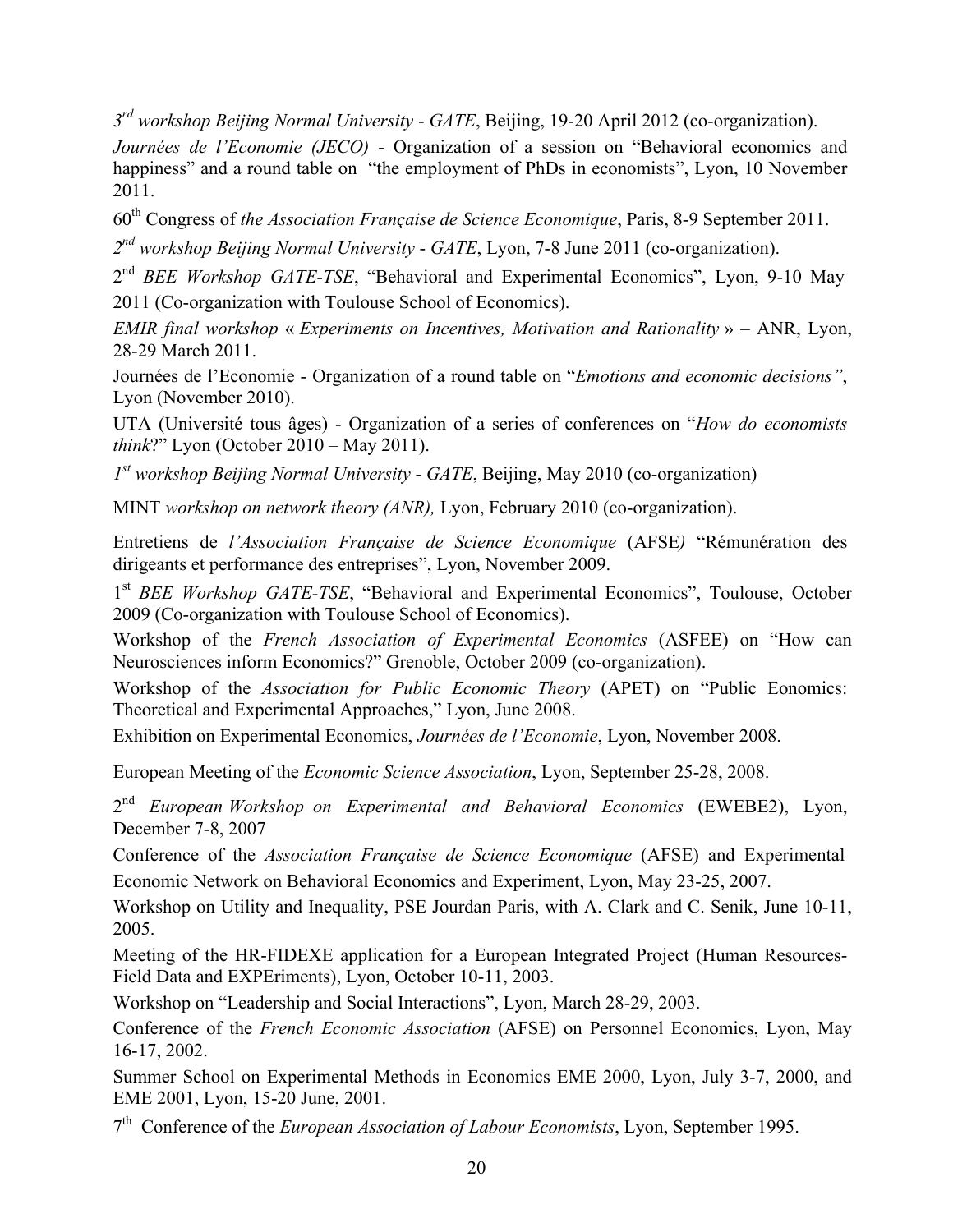# **RESEARCH GRANTS (2000 – 2022)**

CIST (University of Chicago). The impact of violence on children' social preferences. (2022-2023). Member.

The impact of violence on children' social preferences. Incoming Mobility grant CNRS (SMI, INSHS). (2021). PI.

Institut rhônalpin des systèmes complexes (IXXI). Towards a neuroeconomics account of Willful Ignorance. (2021-2022). Co-PI.

CORTEX-2 Laboratory of Excellence (Construction, Cognitive Function, Rehabilitation and Repair of the Cortex), Initiatives d'Excellence - Agence Nationale de la Recherche. The Ethics of Information Transmission. (2020-2024). Co-PI.

IFREE foundation (USA). Advice and its Impact on Social Learning in Developing Countries. (2020- 2021). Co-PI.

Agence Nationale de la Recherche (ANR COVID). DISTANCING (Social distancing and prosociality in times of acute sanitary crisis). (2020-2021). PI.

Neural mechanisms underlying the propagation of fake news in adolescents". Financement Processus et techniques d'apprentissages du CNRS. (2020-2021). Co-PI

The role of time and risk preferences in job search. Experimental and survey evidence. Chaire Sécurisation des Parcours Professionnels. (2020-2021) and UNEDIC. PI

INDEPTH (Institutional Design and Economic Preferences: THeory and Experiments), IDEX Lyon (2018-2020). PI

Agence Nationale de la Recherche (ANR). JobSustain (Job Quality and Work Sustainability). (2019- 2021). Partner

PhP Van Gogh. Unethical work placement: leading others into temptation (2017-2018). Co-PI

European Commission. Generation of data on human economic decision making in economic laboratory experiments in different parts of Europe. (2015-2019). PI

British Academy. Political inclusion A behavioural analysis of de-radicalisation (2016-2017).

CNRS Terrorisme. Political inclusion A behavioural analysis of de-radicalisation (2016). PI

MAELYSE-PALSE. Behavioral determinants of entrepreneurship (2015-2016). PI

ANR-Appel Générique – FELIS (Fraud and Economic Lies: Information and Strategies), Agence Nationale de la Recherche (2014-2018). PI

Keolis. The determinants of fraud in public transportations (2014-2015). PI

Society of Philanthropy Initiative - Habit Formation and Incentives for Recurrent Donations to Charity: A Field Experiment with Online Giving Communities in France and United States. (2014- 2015). PI

CORTEX Laboratory of Excellence (Construction, Cognitive Function, Rehabilitation and Repair of the Cortex), Initiatives d'Excellence - Agence Nationale de la Recherche (2012-2020).

INCLUDE – International Network studying Caste in Labor markets, Underachievement and Development. Aarhus School of Business (Denmark) (2013-2017). Partner

ANR - HEIDI (How Emotions Influence Decision-making: an Interdisciplinary perspective (behavioral economics and neuroscience), Agence Nationale de la Recherche (2012-2014). PI

PEPS CNRS (2010). Trust, preferences and development: Field experiment and household data in Vietnam. PI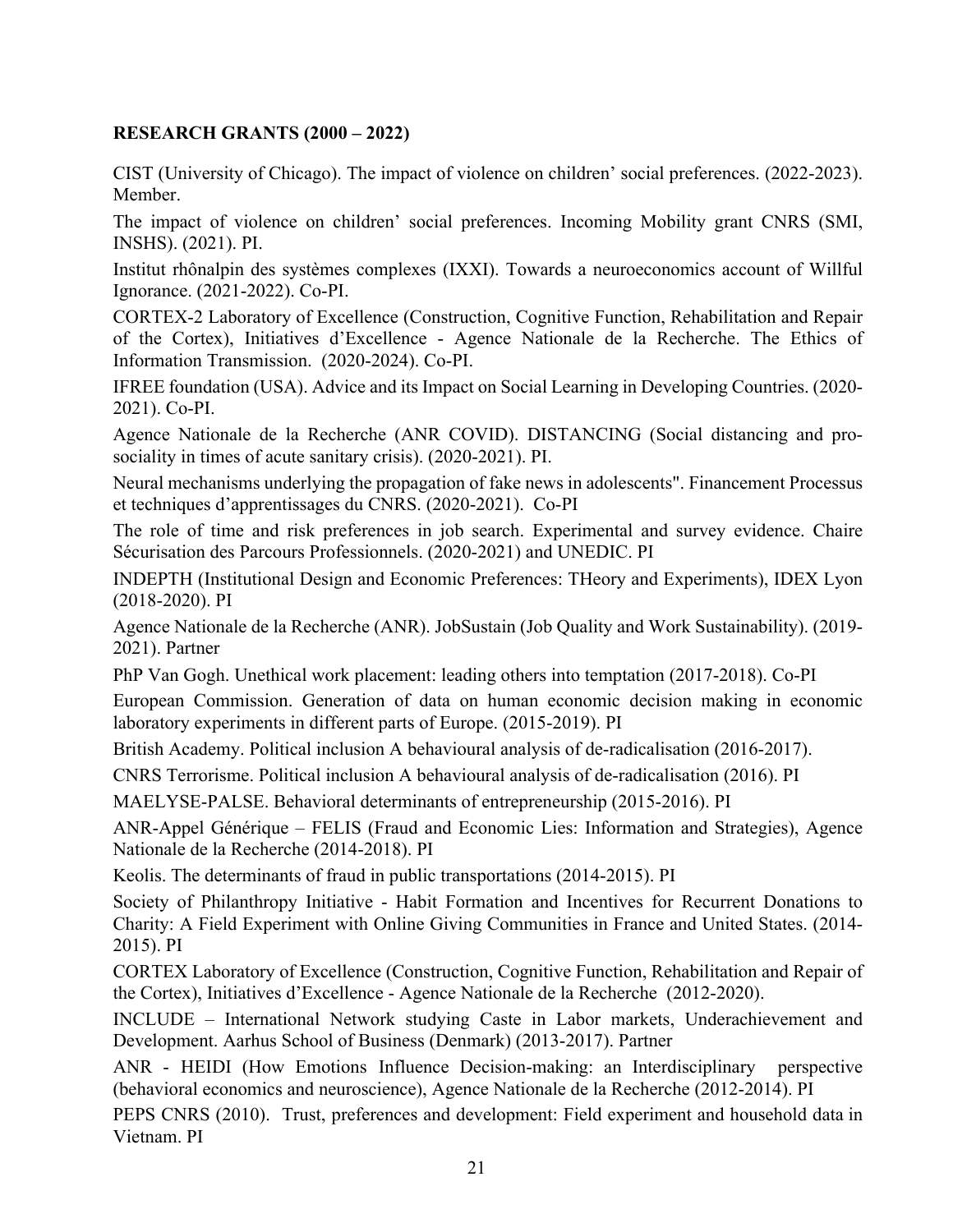ANR - MINT (Models of Influence and Network Theory), Agence Nationale de la Recherche (2009-2012). Coordination of the Lyon group.

ANR - EMIR (Experiments on Motivation, Incentives and Rationality), Agence Nationale de la Recherche (2007-2011). PI

Rhône-Alpes Regional Council, CIBLE (2006-2008 and 2000-2003). PI

Ministry of Social Affairs and Employment – DREES- MiRe (2006-2008 and 2004-2005). PI

Ministry of Research - FNS - ACI International (2004-2006). PI

Coordinator of an application to an Integrated Project in the 6th European Framework Program: Human Resources – Field Data and EXPEriments (HR- FIDEXPE). Ministry of Research - FNS (2003).

Ministry of Employment – DARES (2002 and 2000-2001) PI

Commissariat Général du Plan (2001-2002). PI

ANVIE and ACI "Travail" at the Ministry of Research (2000-2003). PI

CNRS - APN (2000-2002). PI

# **PhD SUPERVISION (2000-2022)**

Jona Krutaj (2019-). Essays on social norms and leadership.

Stefanie Baumgartner (2018-). Essays in behavioral public economics (Double certificate with the University of Fribourg). Co-supervision with T. Madies.

Vincent Guigon (2018-). Essays in neuroeconomics. Co-supervision with J.C. Dreher (ISC)

Sorravich Kinsuwankul (2018-). Essays on the behavioral economics of lying.

Maxime Le Bihan (2017-). Essays on the behavioral economics of job search.

Claire Rimbaud (Defense: 2 July 2021). Three essays on guilt aversion: Theory and Experiments. Post-doc University of Innsbruck.

Alice Solda (Defense: 7 February 2020). Overconfidence as an interpersonal strategy. Cosupervision with L. Page and C. Ke, Queensland University of Technology (double certificate). Defense: January 2020. Post-doc University of Ghent.

Charlotte Saucet (Defense: 10 December 2019). Motivated beliefs and selected memory. Assistant Professor, University Paris I.

Thomas Garcia (Defense: 1 July 2019). A behavioral approach of decision-making under risk and uncertainty. Co-supervision with S. Massoni, Queensland University of Technology (double certificate). Researcher, Banque de France.

Julien Bénistant (Defense: 21 May 2019). Three essays in behavioral ethics on honesty and fairness. Post-Doc University Lyon 1, Center of Cognitive Neuroscience.

Rémi Suchon (Defense: 15 December 2018). The role of discriminated individuals in the economics of discrimination. Assistant Professor, Université Catholique de Lille.

Liza Charroin (Defense: 15 January 2018). Social networks and homophily. Assistant Professor, University Paris 1.

Jennifer Margier (Defense: 15 December 2017). Mesure des préférences des consommateurs de soins pour les soins à l'hôpital, à domicile ou en structures de proximité : développement d'un outil d'information et d'aide à la décision intégrant une évaluation contingente. CHU Grenoble.

Marine Genton (Defense: 15 September 2017). Individual perception of the link between health